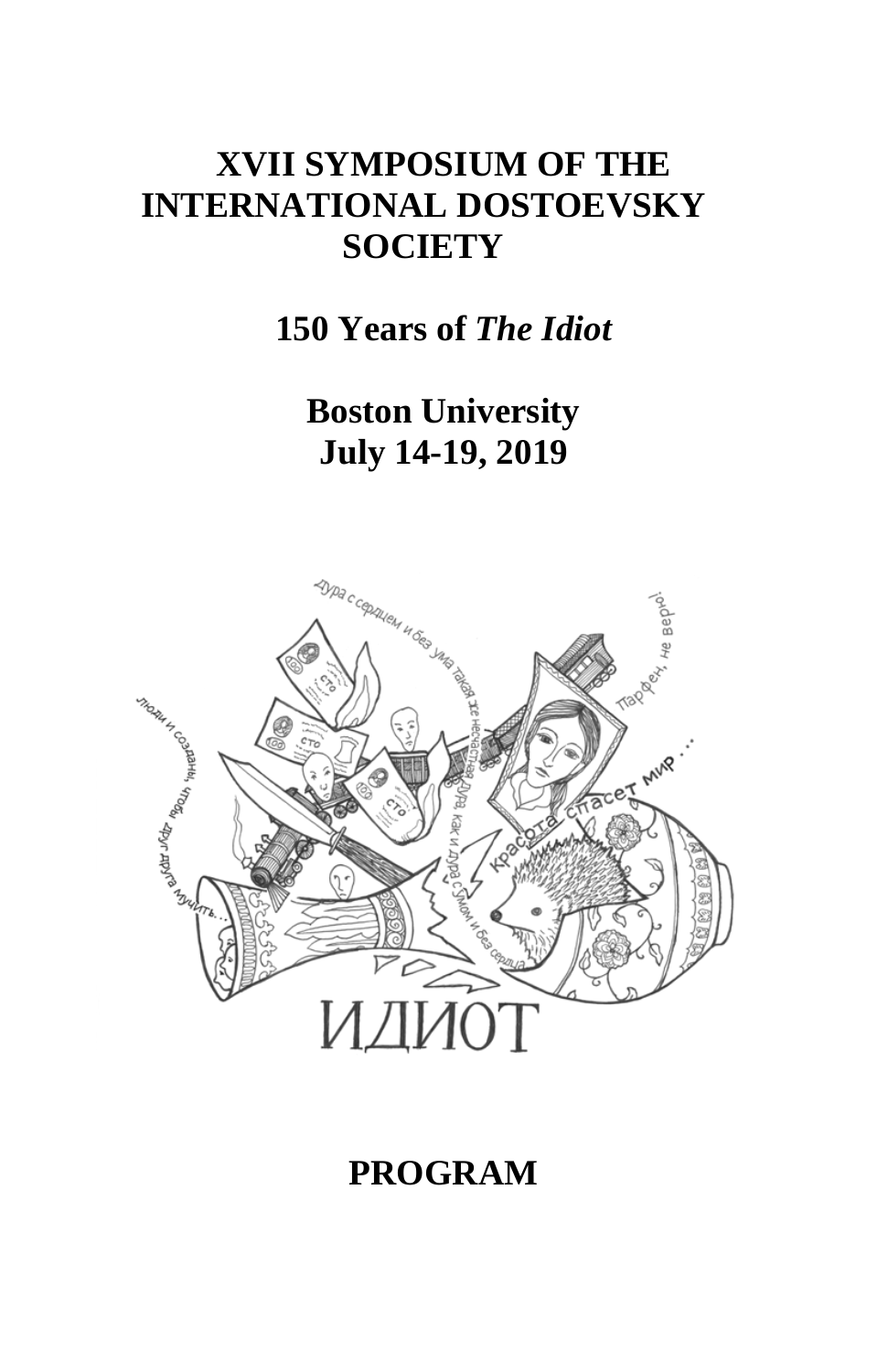# **Sunday, July 14**

**7-9pm Welcome reception** The Castle (Dahod Family Alumni Center) 225 Bay State Road

> **Opening remarks: William Mills Todd III** (Harvard University)

# **Monday, July 15**

| College of Arts & Sciences (CAS):<br><b>685 Commonwealth Avenue</b> |
|---------------------------------------------------------------------|
| <b>Registration, refreshments</b>                                   |
| <b>XVII IDS SYMPOSIUM Opening remarks</b>                           |
| <b>Room: CAS 522</b>                                                |
| <b>Robert Louis Jackson</b> (Yale University)                       |
| <b>Carol Apollonio</b> (Duke University)                            |
| <b>Yuri Corrigan</b> (Boston University)                            |
| Vladimir Zakharov (RFBR: Russian Foundation                         |
| for Basic Research)                                                 |
| Deborah A. Martinsen (Columbia University)                          |
|                                                                     |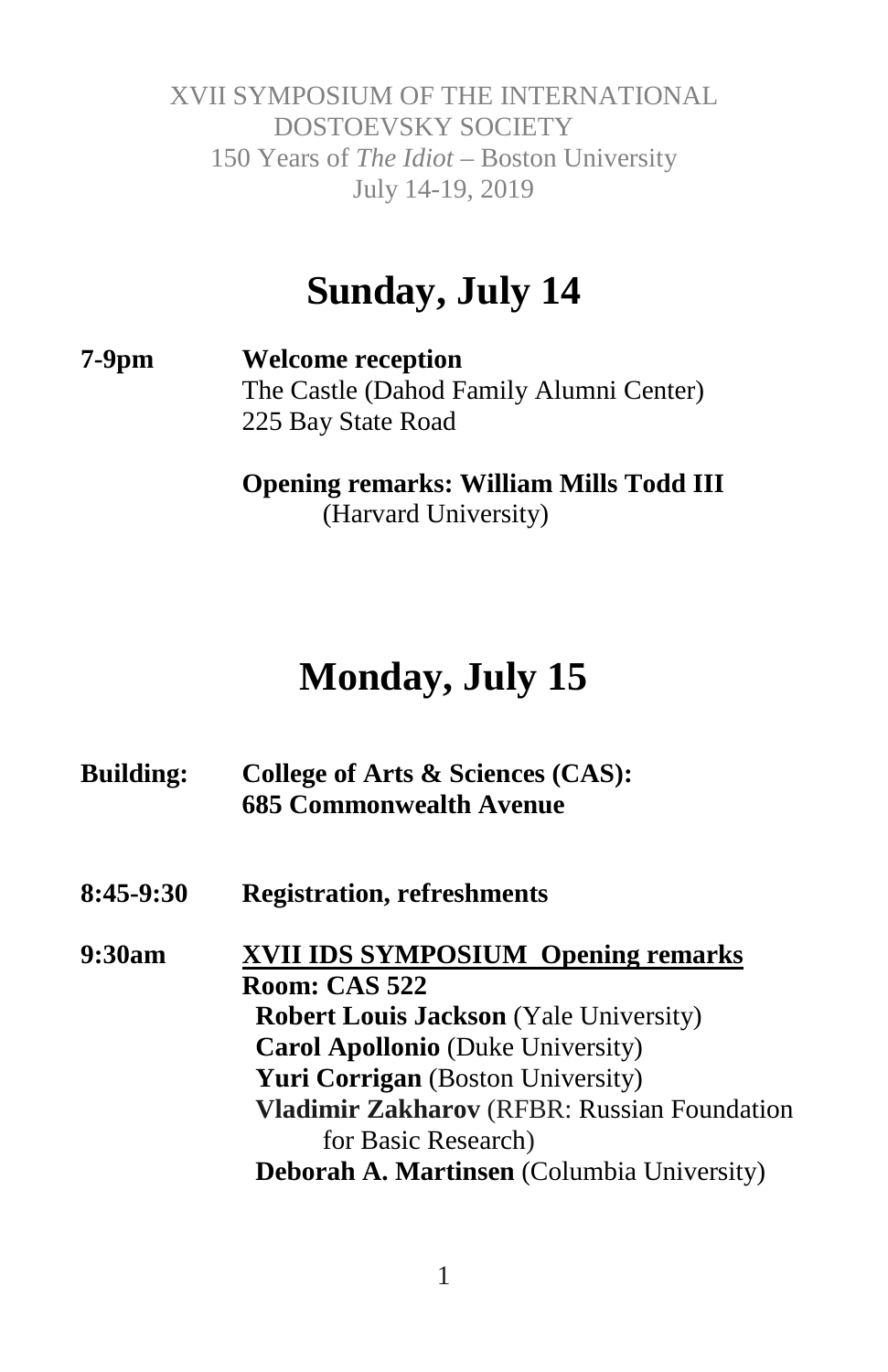**10-12pm Plenary Session Chair: William Mills Todd III Room: CAS 522**

> **Keynote: Robin Feuer Miller** (Brandeis University)**: "Dostoevsky Writ Small"**

**Keynote: Igor Volgin** (Moscow State University)**: "Жена в России больше, чем жена (Анна Григорьевна Достоевская и роман «Идиот»)"**

#### **12-1:30 Lunch**

#### **1:30-2:45pm SESSION 1 Papers should be no more than 15-20 minutes maximum.**

#### **1A: TRANSLATION & RECEPTION (Room: CAS B12)**

**Chair: Eric Naiman** (University of California, Berkeley)

**Carol Apollonio** (Duke University): "Dostoevsky's Second Century in English"

**Maria Swanson** (US Naval Academy): "The First Translation of *Crime and Punishment* into Arabic"

**Liza Knapp** (Columbia University): "*The Idiot*, the English Point of View, and Virginia Woolf"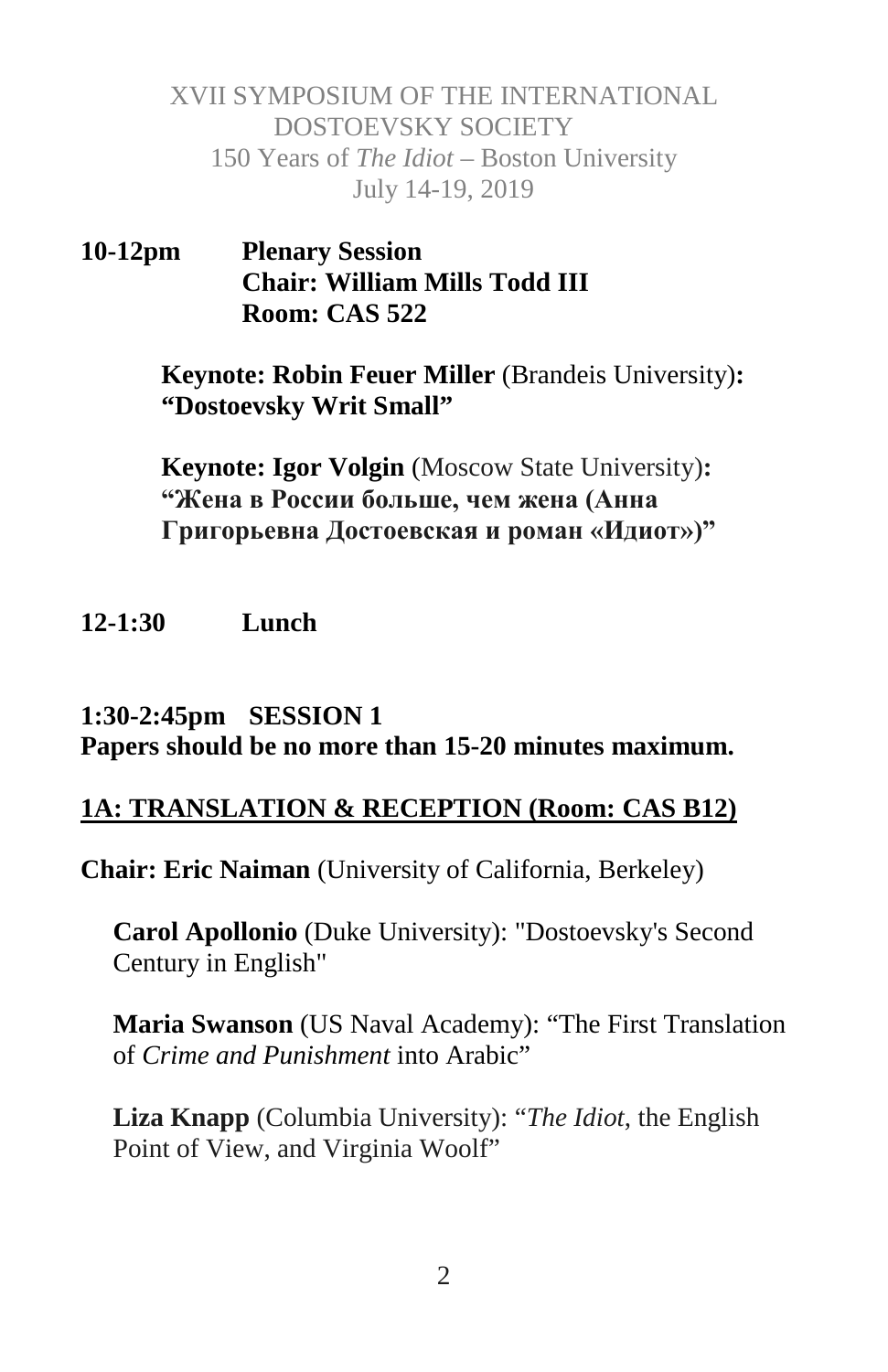# **1B: EAST & WEST (Room: CAS B18)**

**Chair: Evgenia Cherkasova** (Suffolk University)

**Christoph Garstka** (Ruhr-Universität Bochum): "Gniloj zapad – Continuities of anti-Western Criticism of Civilization from Dostoevsky to the Present"

**Peter Schwartz** (Boston University): Problems of Scripting in Goethe, Dostoevsky, Yi Kwang-su and Yi Sang.

**Irina Simpson** (New Economic School): "German Modernists' Reception of Dostoevsky Amid the East/West debates of the 1920s"

# **1C: LITERARY SUBTEXTS I (Room: CAS B20)**

**Chair: Stefano Aloe** (University of Verona)

**Alejandro Gonzalez** (University of San Martin / University of Buenos Aires): "О концепции фантастики у В. Ф. Одоевского и Ф. М. Достоевского: русская философская фантастика?"

**Florencia Garcia Brunelli** (University of Buenos Aires): "Карнавализация и разговорная речь в свете перевода: «Живой мертвец» и «Бобок»" (co-authored with Alejandro Gonzalez)

**Aleksandra Toichkina** (St. Petersburg State University): "Значение переводов Н.Н.Страхова сочинений немецких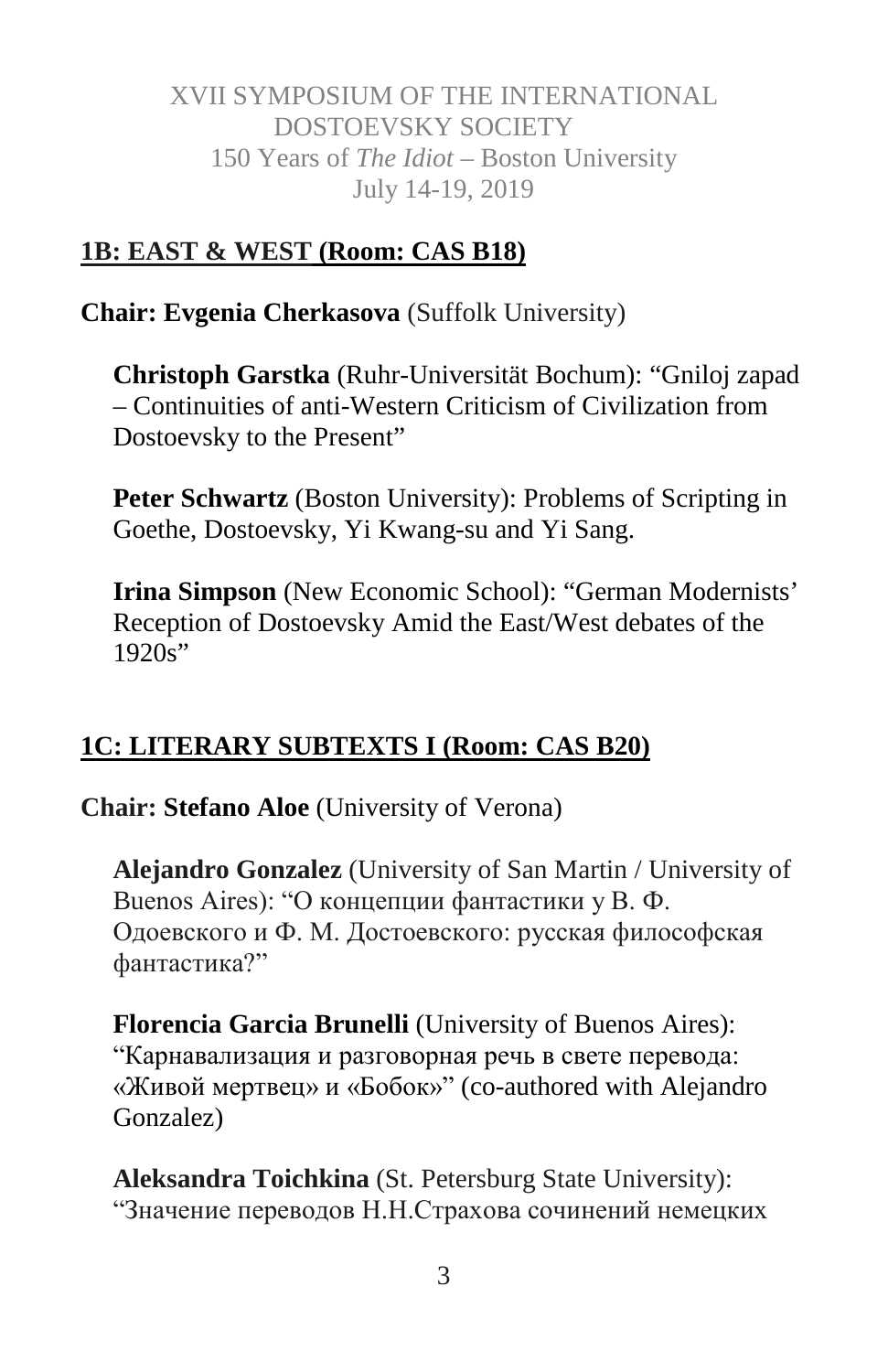философов для творчества Ф.М.Достоевского 1860-х гг. (роман "Идиот")"

#### **2:45-3:15 Coffee Break**

#### **3:15-4:30pm SESSION 2 Papers should be no more than 15-20 minutes maximum.**

#### **2A: TRANSLATION & INTERPRETATION (Room: CAS B12)**

**Chair: Géza Horváth** (Pázmány Péter Catholic University)

**Lyudmil Dimitrov** (Sofia University St Kliment Ohridski): "В поисках оригинала в романе Ф.М. Достоевского "Идиот": уровни текста, переводы (кон)текста"

**Zhou Qichao** (Чжэцзянский университет): «О переводах и интерпретации «Идиота» в современном Китае"

**Enhzaya Vandan Sarkozine** (Eötvös Lóránd University, Budapest): "Проблемы перевода текстов Достоевского на монгольский язык"

#### **2B: AUTHORSHIP (Room: CAS B18)**

**Chair: Kate Holland** (University of Toronto)

**Jonathan Paine** (Wolfson College, Oxford): "From Myshkin to Smerdyakov: the Art of Authorship"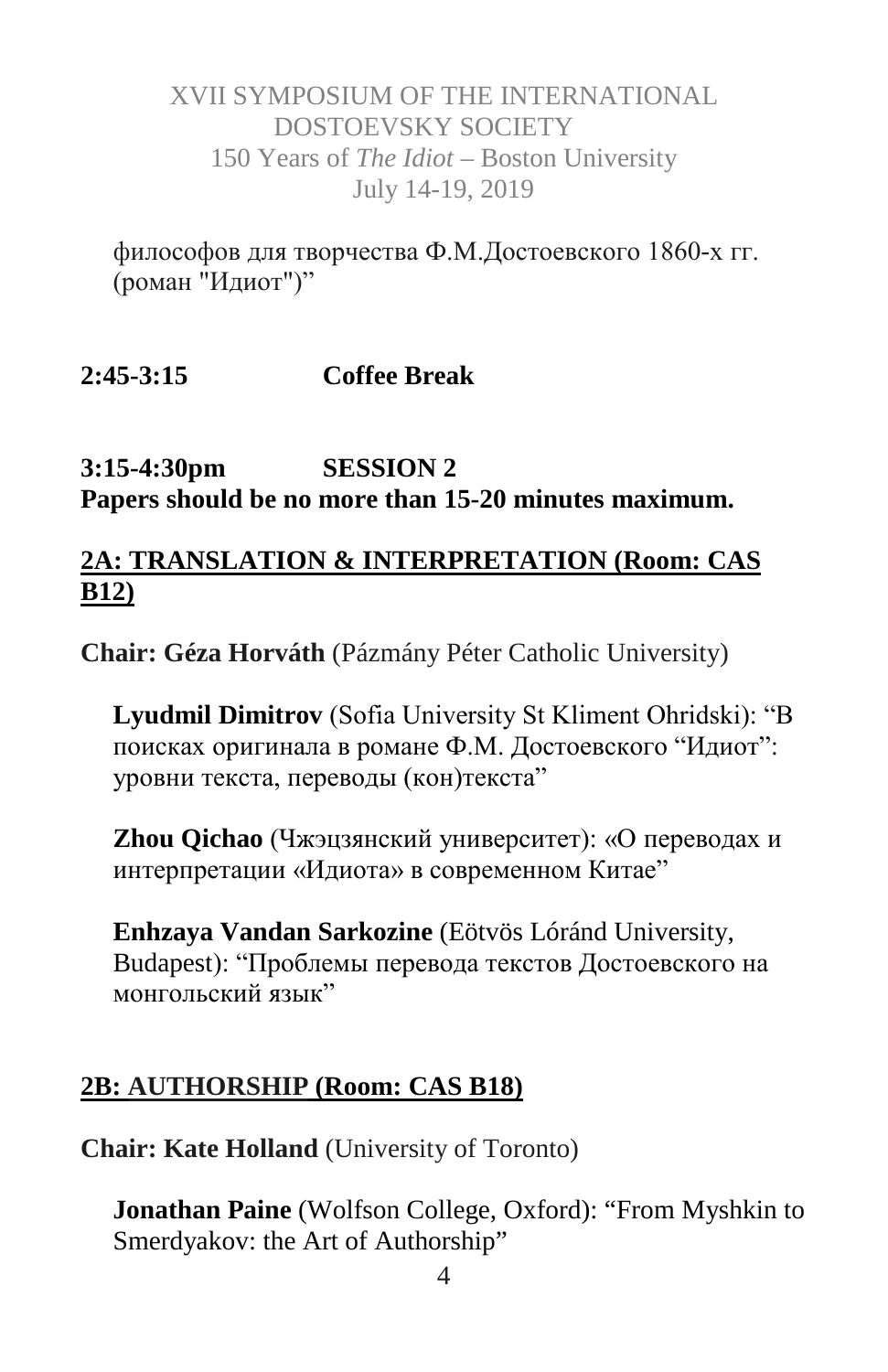**Sarah Hudspith** (University of Leeds): "Ippolit's 'Necessary Explanation': Success or Failure?"

**Slobodanka Vladiv-Glover** (Monash University): "How to Represent the Unrepresentable: The Telling of Stories in *The Idiot*"

# **2C: DOSTOEVSKY AND SOCIETY I (Room: CAS B20)**

**Chair: William Mills Todd III** (Harvard University)

**Vadim Shneyder** (University of California, Los Angeles): "Rogozhin's Cash and Epanchin's Factory: The Economic Imaginary of The Idiot"

**Gentil de Faria** (São Paulo State University): "Law and Capital Punishment in *The Idiot*"

**Amy Ronner** (St. Thomas University School of Law): "The Renunciation of Existence in Dostoevsky's Writings"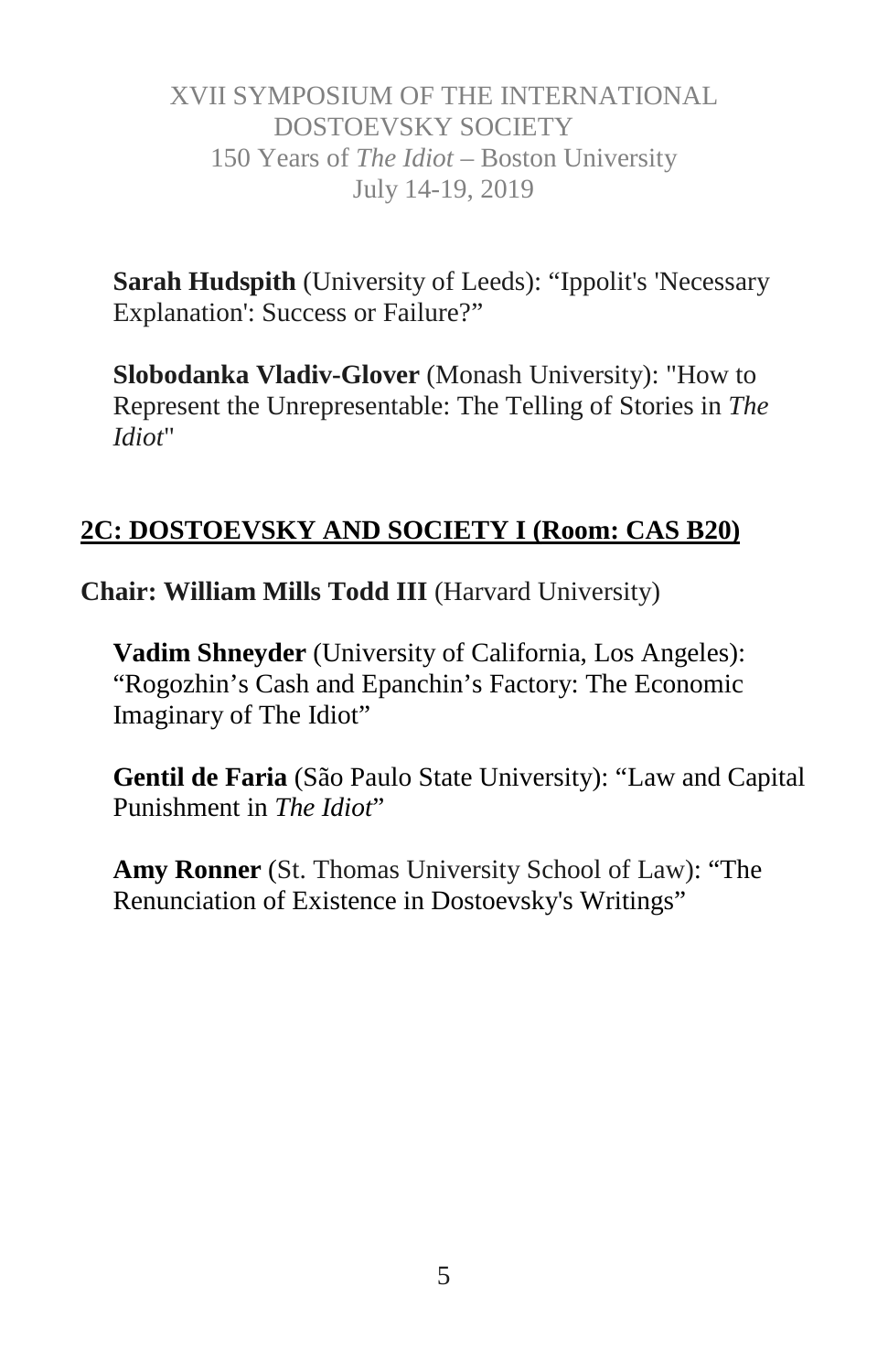# **4:45-5:30pm EXHIBITION OPENING: Illustrations of Dostoevsky's Works**

121 Bay State Road Pardee School Reception Hall

**Remarks: Dmitry Bak** (Director of the Russian State Literary Museum, Russia)

**Boris Tikhomirov** (Литературно-мемориальный музей Ф.М. Достоевского в Санкт-Петербурге)

**Anna Winestein** (Executive Director, Ballets Russes Arts Initiative)

**7pm Bus Tour of Downtown Boston (in Russian) Priority will be given to overseas participants.** MEET outside of CAS (685 Commonwealth Avenue)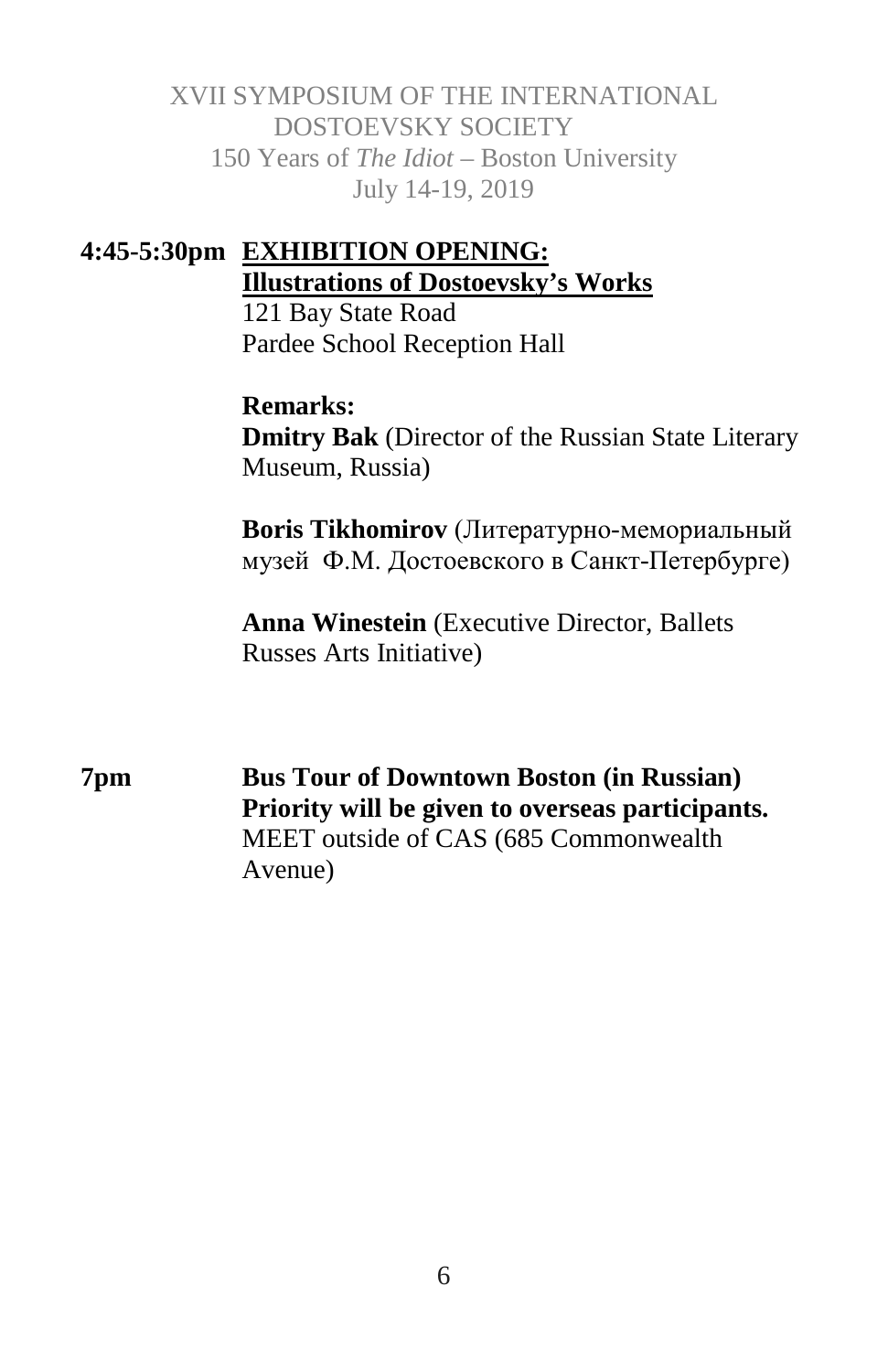# **Tuesday, July 16**

**9-10am Light breakfast**

**10am-12am Plenary Session Chair: Robin Feuer Miller Room: CAS 522**

> **Keynote: Caryl Emerson (Princeton University): "Bakhtin's Dostoevsky and the Burden of the Virtues"**

**Keynote: Gary Saul Morson (Northwestern University): "Dostoevsky's Paradoxes and Their Significance"**

**12-1:30pm Lunch**

**1:30-3:00pm SESSION 3 Papers should be no more than 15-20 minutes maximum.**

#### **3A: DOSTOEVSKY THE THINKER (Room: CAS B12)**

**Chair: Vladimir Zakharov** (RFBR: Russian Foundation for Basic Research)

**Marian Broda** (Uniwersytet Łódzki): "Homo religiosus Федора Достоевского. Между sacrum и profanum, историей и эсхатологией, Россией и Европой"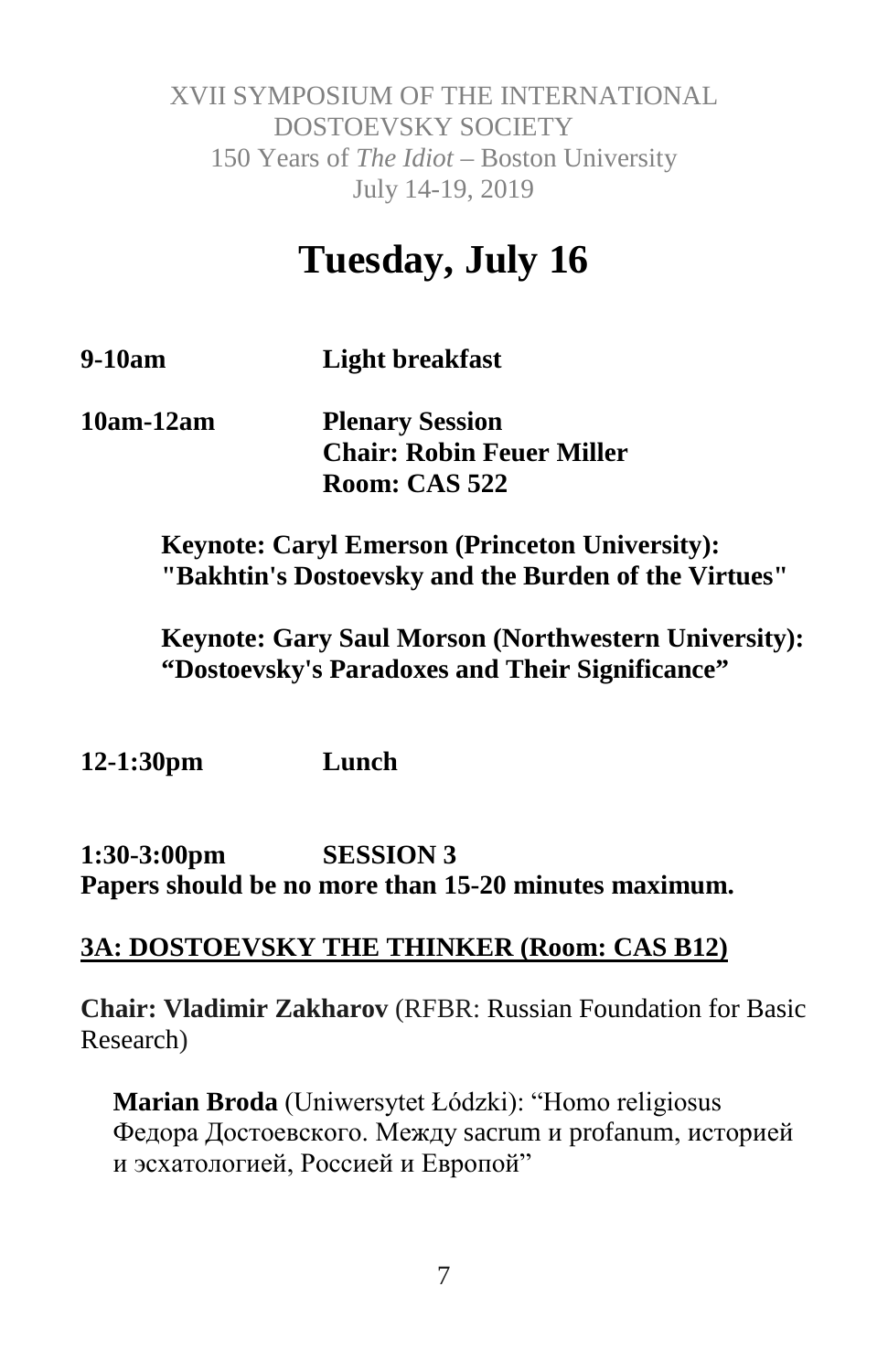**Biange Zhang** (Beijing International Studies University): "Любовь, заблокированная гордыней: об иллюзорности «системы» и механизме смерти в рассказе «Кроткая» Ф.М.Достоевского"

**Olena Bystrova** (Drohobych Ivan Franko State Pedagogical University): "'На мгновение' и "вдруг" как слова-фиксаторы фотографического мышления Ф. Достоевского"

**Xuyang Mi** (Institute of Russian Literature/Pushkin House, Russian Academy of Sciences): "Французские общественнополитические мысли в «Записках из Мертвого дома» Ф. М. Достоевского: От Ж.-Ж. Руссо до утопических социалистов"

# **3B: PERSONHOOD (Room: CAS B18)**

# **Chair: Anna Berman** (McGill University)

**Brian Armstrong** (Augusta University): "Dostoevsky's *The Idiot* as a Critique of the Beautiful Soul"

**Laura Hart** (University College London): "Madness and Personhood in Dostoevsky"

**Brian Egdorf** (University of California, Berkeley): "The Split Mind: Epilepsy and the Narrative Discoveries of *The Idiot*"

**Yuri Corrigan** (Boston University): "Dostoevsky's Theory of the Unconscious"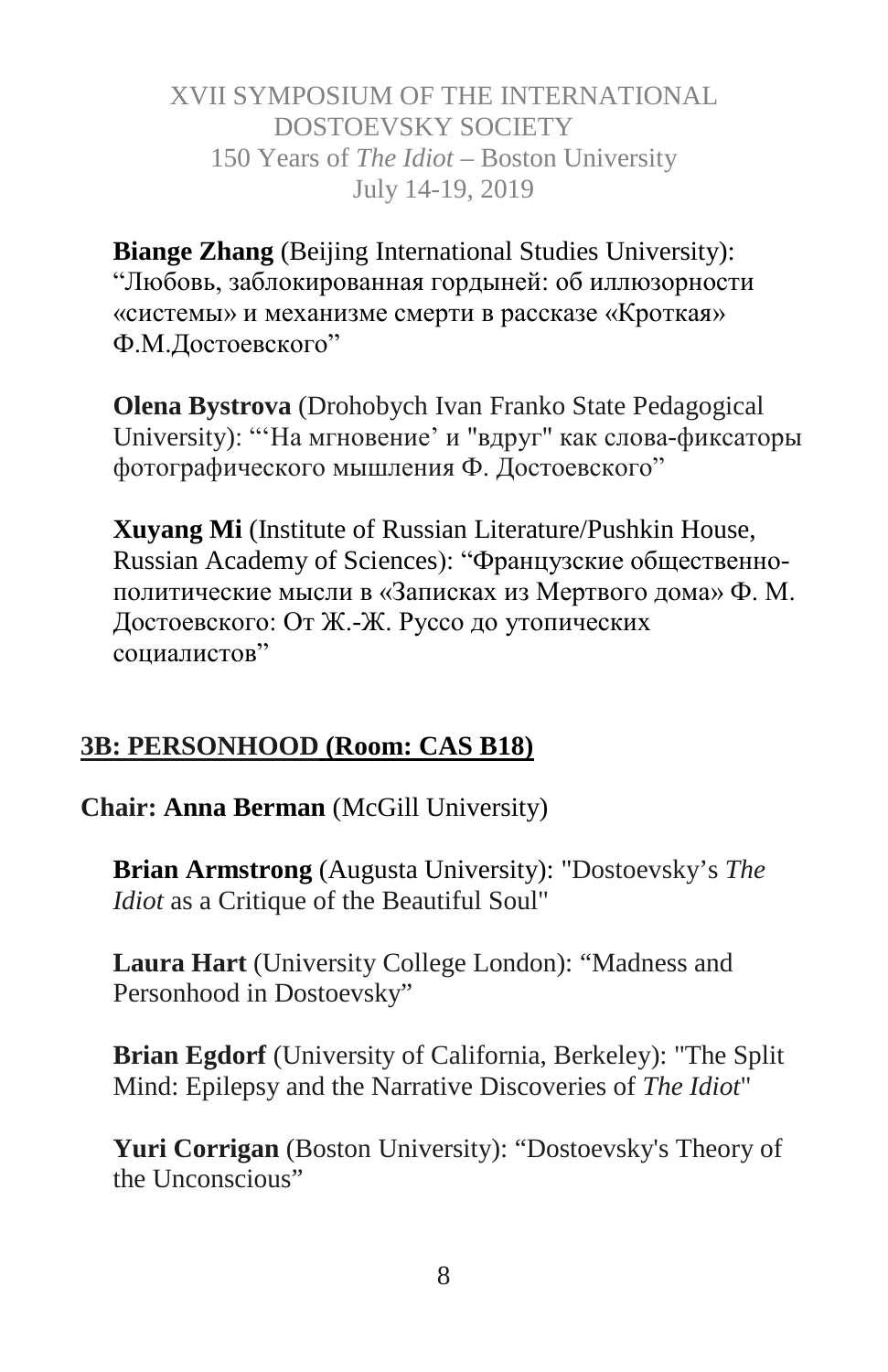# **3C: LIFE, WORK, TRAVELS (Room: CAS B20)**

**Chair: Maia Stepenberg** (Dawson College)

**Irina Dergacheva** (Moscow State University of Psychology and Education): "The Italian period in the creative history of Dostoevsky's *The Idiot*"

**Valentina Supino** (Salpêtrière Hospital): "Dostoevsky Writing *The Idiot* in Florence: New Findings"

**Elizabeth Blake** (Saint Louis University): "Dostoevsky's Siberian Poems and the Impact of Letters in the Competitive Process of Petitioning for Milosti"

**Brian Johnson** (Macalester College): "Epilepsy in the Medical Context of Dostoevsky's Time"

**3:00-3:30 Coffee Break**

**3:30-5:00 SESSION 4 Papers should be no more than 15-20 minutes maximum.**

# **4A: MYSHKIN AND NASTASIA FILIPPOVNA (Room: CAS B12)**

**Chair: Jonathan Paine** (Wolfson College, Oxford)

**Svetlana Evdokimova** (Brown University): "Prince Myshkin's Idiocy"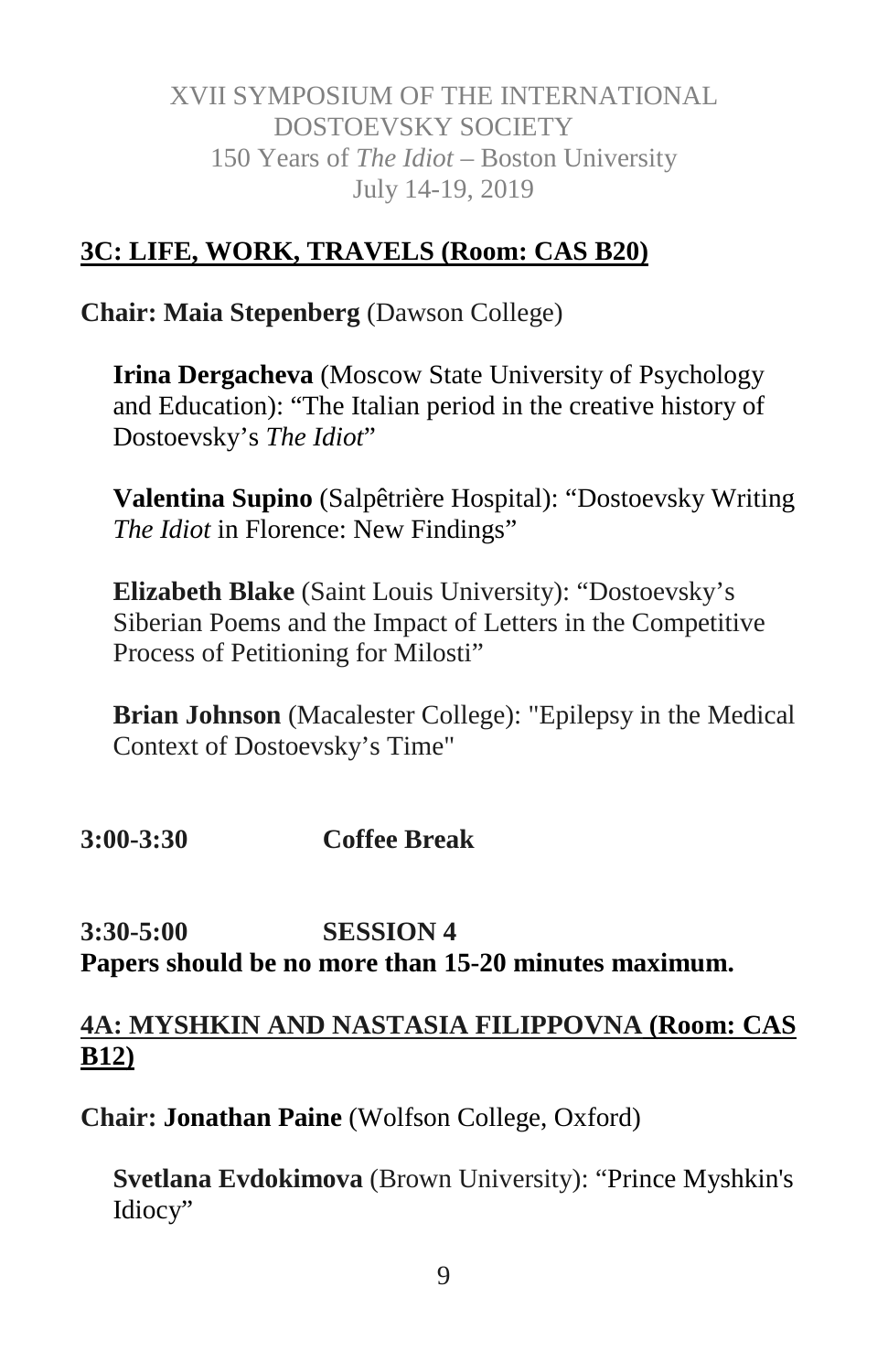**George Pattison** (University of Glasgow): "Anastasia Filippovna's 'Portrait of Christ'"

**Irene Delic** (University of North Carolina, Chapel Hill): "Nastas'ia Filippovna and Aglaia, or Myshkin's Failure to Redeem Either in Dostoevsky's *The Idiot*"

**Deborah A. Martinsen** (Columbia University): "*The Idiot*: A Tragedy of Unforgiveness"

# **4B:** *THE IDIOT***: READINGS I (Room: CAS B18)**

**Chair: Pavel Fokin** (Государственный музей истории российской литературы им. В.И. Даля)

**Giulia Gigante** (Université Libre de Bruxelles): "«Идиот» и логика сновидений"

**Natalia Kazakova** (CUNY, Hunter College): "Бессилие Добра в романе Ф.М.Достоевского 'Идиот'"

**Jasmina Vojvodic** (University of Zagreb): "«Лихорадка» князя Мышкина"

**Irina Andrianova** (Petrozavodsk State University): "Роль стенографии в творческой работе Ф. М. Достоевского (роман "Идиот")"

#### **7-9pm IDS GENERAL ASSEMBLY Room: CAS 522**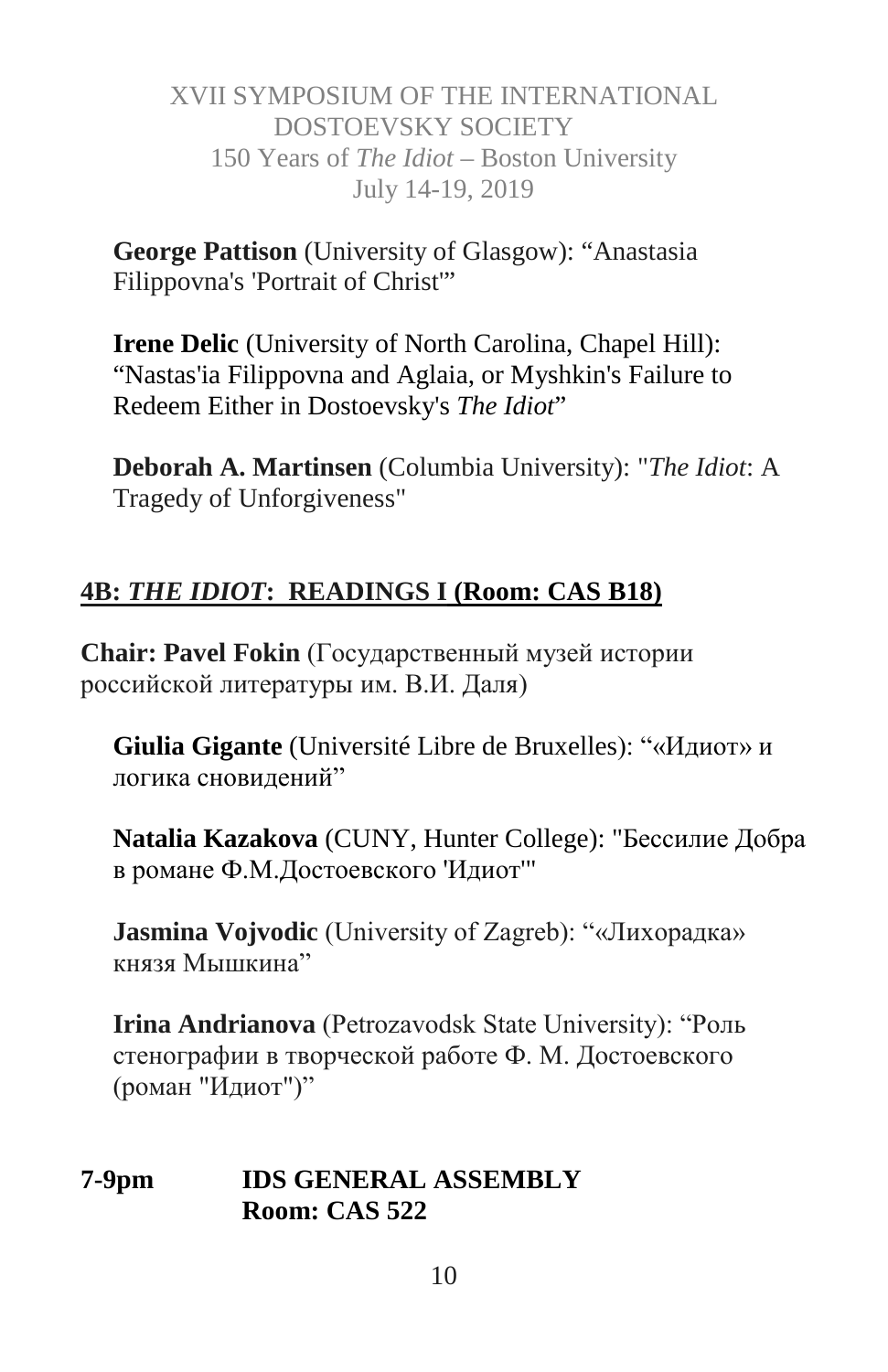# **Wednesday, July 17**

| 8:45-9:30am | <b>Light breakfast</b> |
|-------------|------------------------|
|-------------|------------------------|

#### **9:30-11:30am Plenary Session Chair: Svetlana Evdokimova** (Brown University) **Room: CAS 522**

**Keynote: Sergei Kibal'nik** (St. Petersburg State University)**, "'If there is God then anything is lawful': Dostoevsky's Meta-Theme in Contemporary European Psychoanalytic Philosophy"**

**Keynote: Katalin Kroó** (Eötvös Loránd University, Budapest)**: "«Записки из подполья» в контексте литературной традиции"**

**11:30-1pm Lunch**

**1-2:30pm SESSION 5 Papers should be no more than 15-20 minutes maximum.**

# **5A: PHILOSOPHY AND THEOLOGY (Room: CAS B12)**

**Chair: George Pattison** (University of Glasgow)

**Alina Wyman** (New College of Florida): "Dostoevsky's Metaphysical Rebels: A Schelerian Perspective"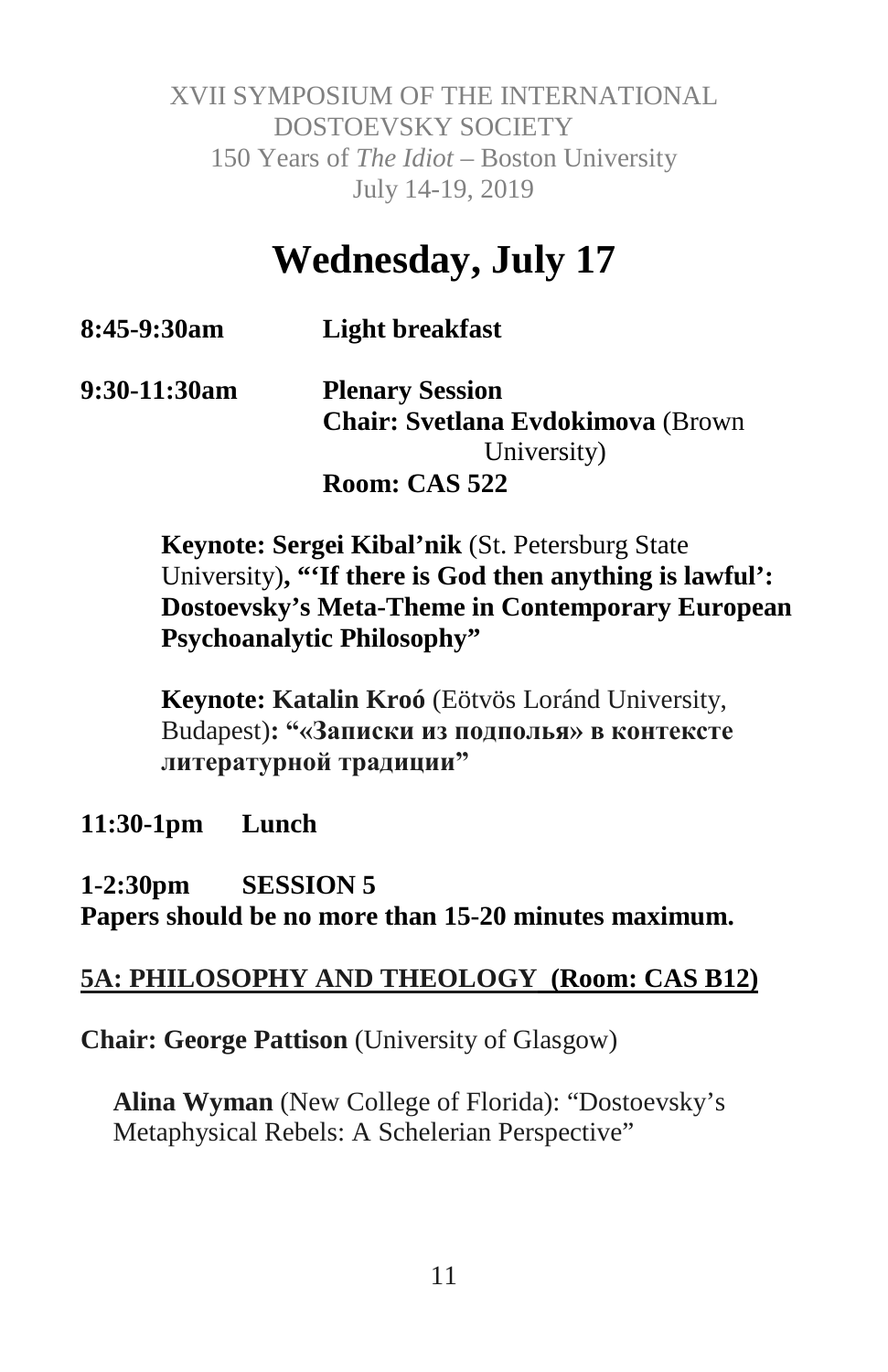Paul Contino (Pepperdine University): "Truth is Symphonic': Dostoevsky, Hans Urs von Balthasar, and the Recapitulative Finale of The Brothers Karamazov"

**Octavian Gabor** (Methodist College): "*The Idiot*, or the Theandricity of the Good Man"

#### **5B: RECEPTION & INTERPRETATION (Room: CAS B18)**

**Chair: Benami Barros Garcia** (University of Granada, Spain)

**Valentina Borisova** (M. Akmullah Bashkir State Pedagogical University): "Роман Ф.М. Достоевского «Идиот»: история и типология комментирования"

**Raffaella Vassena** (Università degli studi di Milano): "Первые этапы коммерциализации творческого наследия Достоевского: издания для детей 1880-х и 1890-х гг."

**Tomoyuki Takahashi** (The University of Tokyo): "Apollon Grigor'ev and Hideo Kobayashi: Through a Comparison of Their Approaches to Dostoevsky (Russian)"

#### **5C: LITERARY SUBTEXTS II (Room: CAS B20)**

**Chair: Ellen Chances** (Princeton University)

**Alexander Burry** (The Ohio State University): "The Stone Guest as Subtext in *The Brothers Karamazov*"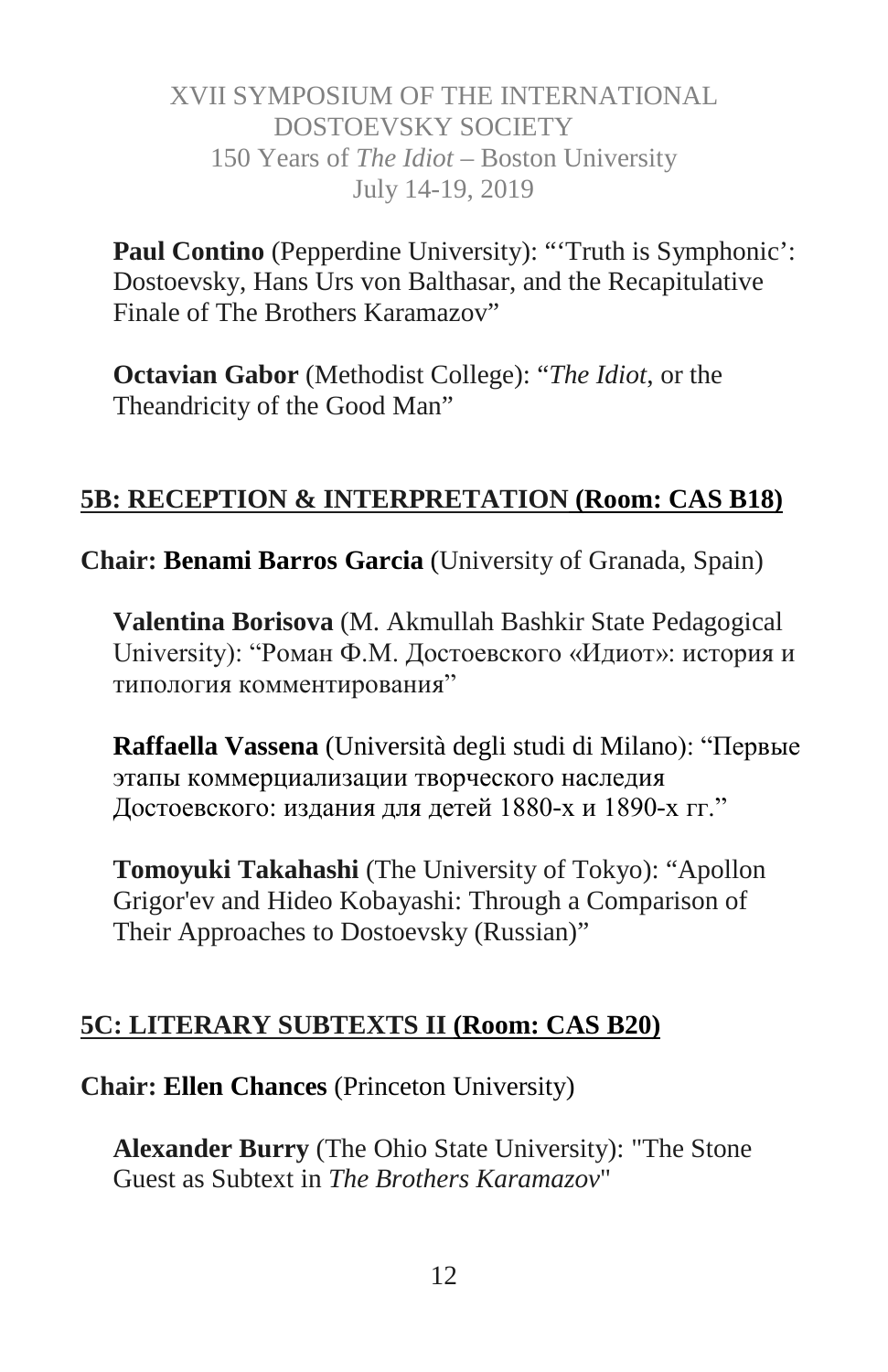**Svetlana Grenier** (Georgetown University): "Dostoevsky and Richardson"

**John Luke King-Salter** (University of Edinburgh): "Idyllic Dissociation in *The Idiot* and *Anna Karenina*"

**Giulia Baselica** (Università degli Studi di Torino): "A Beauty which will not Save the World: the Classic Western Image of the Feminine Ideal and Dostoevsky's Silence"

**2:30-3pm Coffee Break**

# **3-4:30pm SESSION 6 Papers should be no more than 15-20 minutes maximum.**

# **6A:** *THE IDIOT* **: READINGS II (Room: CAS B12)**

**Chair: Boris Tikhomirov** (Литературно-мемориальный музей Ф.М. Достоевского в Санкт-Петербурге)

**Slata Kozakova** (Мюнхенский университет Людвига-Максимилиана): Женский труп в текстах Достоевского

**Natalia Tarasova** (Institute of Russian Literature/Pushkinskii Dom, Russian Academy of Sciences): "Проблемы текстологии романа «Идиот»"

**Elena Fedorova** (Yaroslavl State University): "Роман «Идиот» в средней и высшей школе: проблемы и новые подходы к изучению"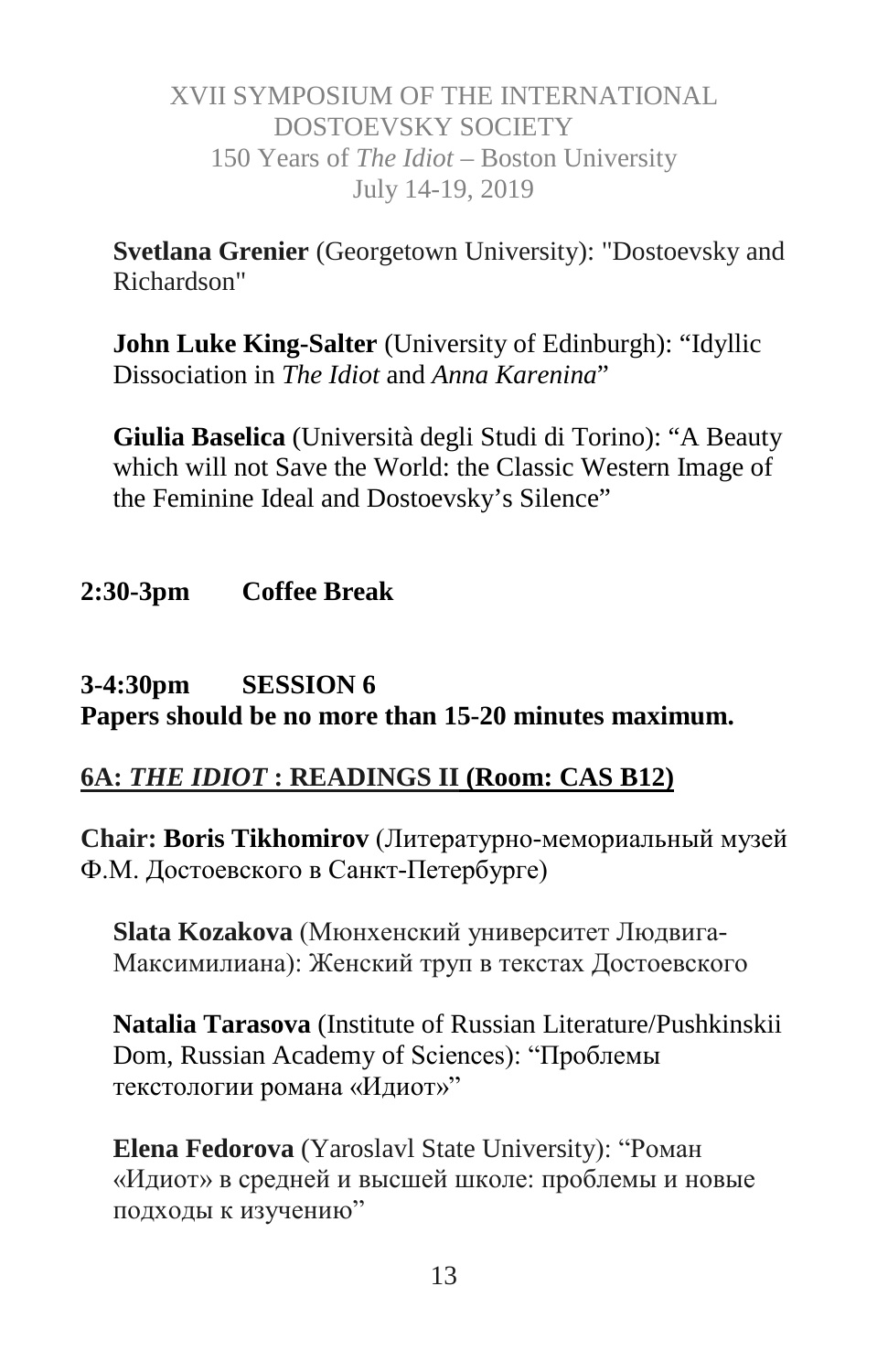**Ivan Esaulov** (Литературный институт им. А.М. Горького): "Юродство и шутовство в романе «Идиот»: Объяснение, интерпретации, понимание"

# **6B: GENRE & POETICS (Room: CAS B18)**

**Chair: Julian Connolly** (University of Virginia)

**Katherine Bowers** (University of British Columbia): "Dostoevsky's Gothic Heroine: From Netochka to Nastas'ia Filippovna"

**Kate Holland** (University of Toronto): "Gesture as Motif: Theorizing the Fragments of Romantic Emplotment in Dostoevsky's Novels"

**Irina Erman** (College of Charleston): "Returning to Dostoevsky's "Vdrug": Rupture, Repetition and Surprise"

| 7pm       | <b>Museum of Fine Arts (Un-guided visit)</b>             |
|-----------|----------------------------------------------------------|
|           | For those <b>traveling separately</b> , meet outside the |
|           | Fenway entrance to the museum by the "Baby Head"         |
|           | Sculptures" (150 Fenway)                                 |
| <b>Or</b> |                                                          |
|           | For those who would like to <b>walk as a group</b>       |
|           | Meet at 6:30pm outside the conference space at 685       |
|           | <b>Commonwealth Avenue</b>                               |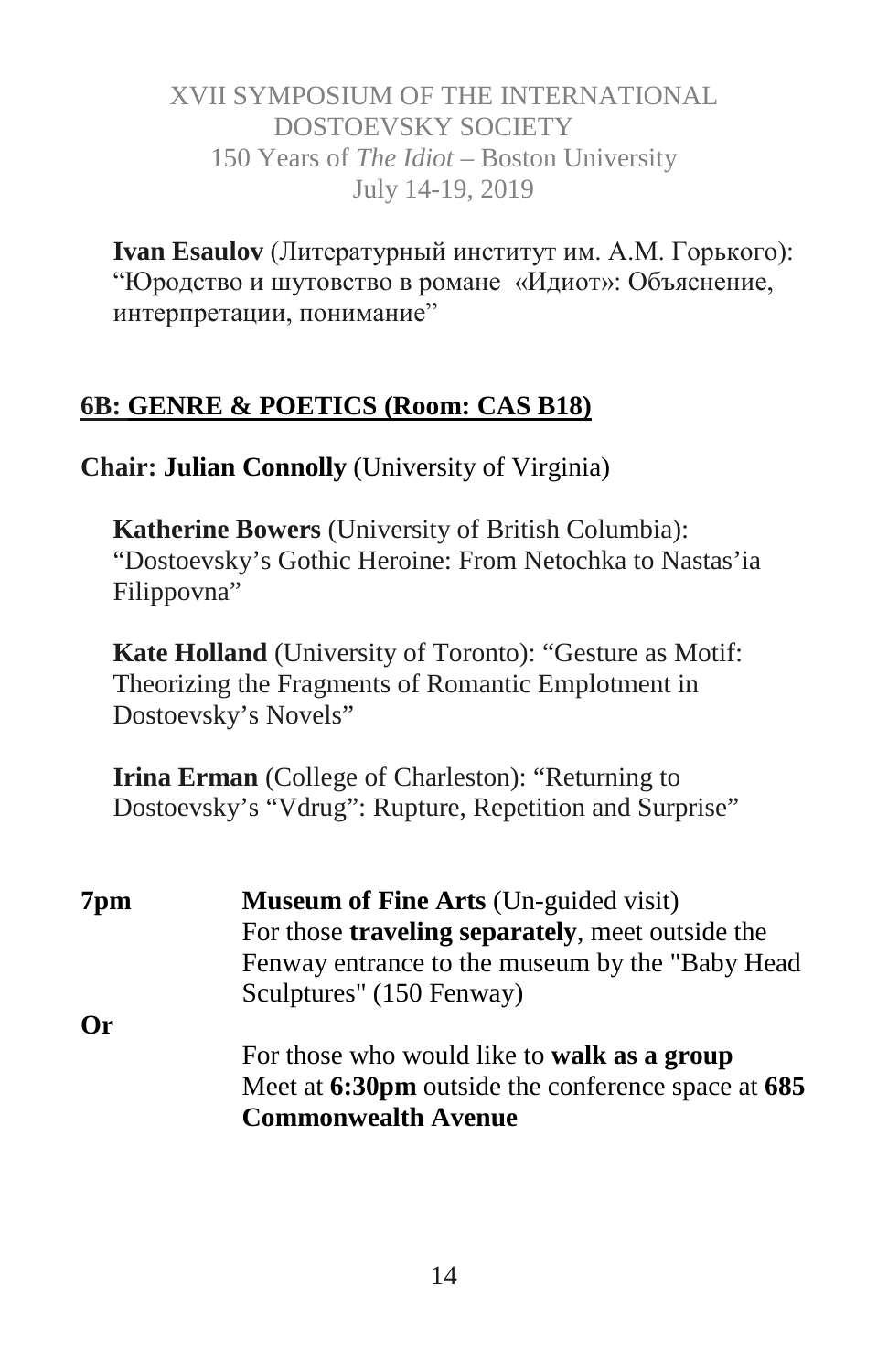# **Thursday, July 18**

**8:45-9:30am Light breakfast**

**9:30am-11:30 Plenary Session Chair: Evgenia Cherkasova Room: CAS 522**

> **Keynote: Stefano Aloe** (University of Verona) **"Ономастика романа «Идиот»"**

**Keynote: Boris Tikhomirov** (Литературномемориальный музей Ф.М. Достоевского в Санкт-Петербурге) **"Творческая предыстория "Идиота": Один роман или два?"**

**11:30-1pm Lunch**

# **1:00-2:30 SESSION 7 Papers should be no more than 15-20 minutes maximum.**

# **7A:** *THE IDIOT***: PROBLEMS OF POETIC**S **(Room: CAS B12)**

**Chair: Natalia Tarasova** (Institute of Russian Literature, Russian Academy of Sciences)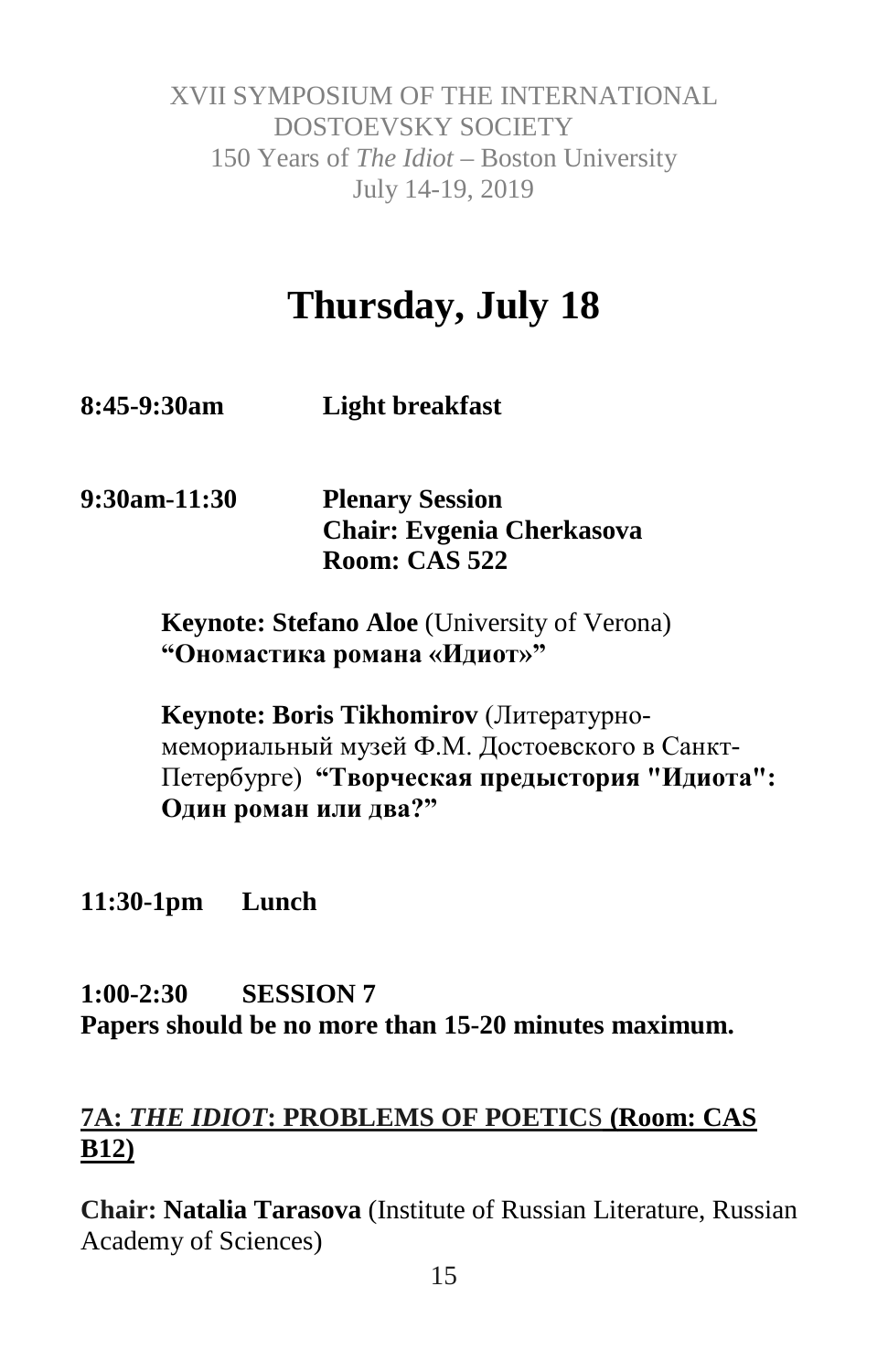**Géza Horváth** (Pázmány Péter Catholic University): "Сингуляризация как формообразующий принцип в романе «Идиот»"

**Sergey Shaulov** (Башкирский государственный университет): «Идиот» Ф.М.Достоевского как риторическая формула и «идиоты» современной русской прозы

**Tamara Batalova** (Independent Scholar): "Поэтика эпилога романа Достоевского «Идиот»"

**Pavel Fokin** (Государственный музей истории российской литературы им. В.И. Даля): "Поэтика речевого поведения персонажей как способ организации сюжет в романах Достоевского. На материале романа «Идиот»"

# **7B: SELF AND OTHER (Room: CAS B18)**

**Chair: Paul Contino** (Pepperdine University)

**Satoshi Bamba** (Niigata University): "Referring to the Face: Dostoevsky's *The Idiot* in the History of Physiognomy"

**Denis Zhernokleyev** (Vanderbilt University): "Dostoevsky's Unrepentant Magdalene: The Problem of Compassion in *The Idiot*"

**Rahul Ahluwalia** (Independent Scholar): "Dostoevsky on Compassion and Alienation"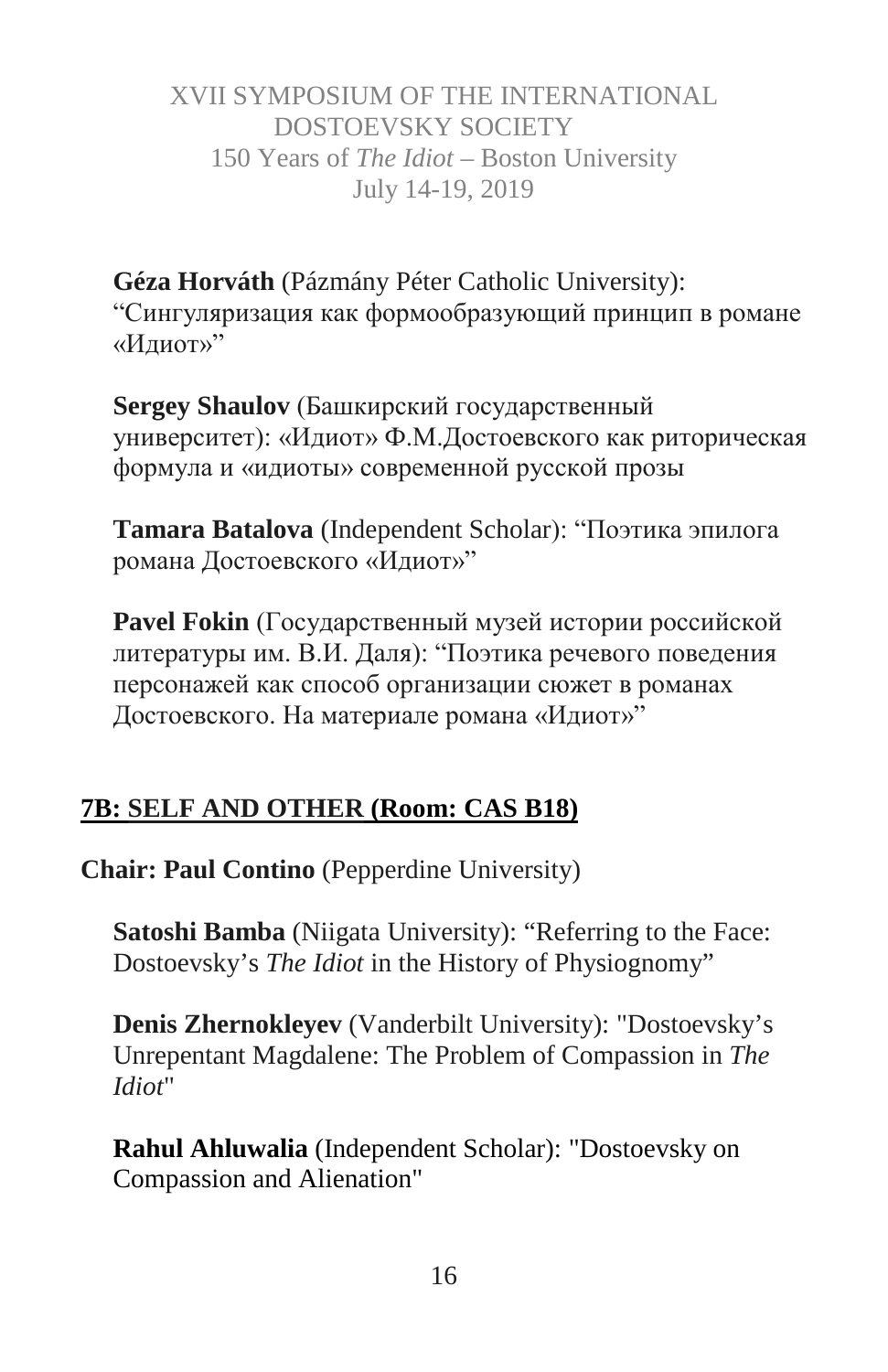**Justin Trifiro** (University of Southern California): "The Problem of Friendship in Dostoevsky's Work"

#### **7C: INTERPRETATION & ADAPTATION (Room: CAS B20)**

**Chair: Carol Apollonio** (Duke University)

**Lindsay Ceballos** (Lafayette College): "Re-plotting Dostoevsky in Pre-revolutionary Adaptations: The Case of *The Idiot*"

**Erica Drennan** (Columbia University): "Reading for Evidence in Dostoevsky's *Demons*"

**Benjamin Jens** (University of Arizona): "*Bezobrazie* and *Krasota* in Dostoevsky's *Idiot* and Andreev's *Judas Iscariot.*"

**2:30-3:00 Coffee Break**

**3:00-4:15pm SESSION 8 Papers should be no more than 15-20 minutes maximum.**

#### **8A: POETICS, GENRE, SYSTEM (Room: CAS B12)**

**Chair: Irina Erman** (College of Charleston)

**Julian Connolly** (University of Virginia): "Things Said and Unsaid: Decoding Ambiguous Texts in *Poor Folk*"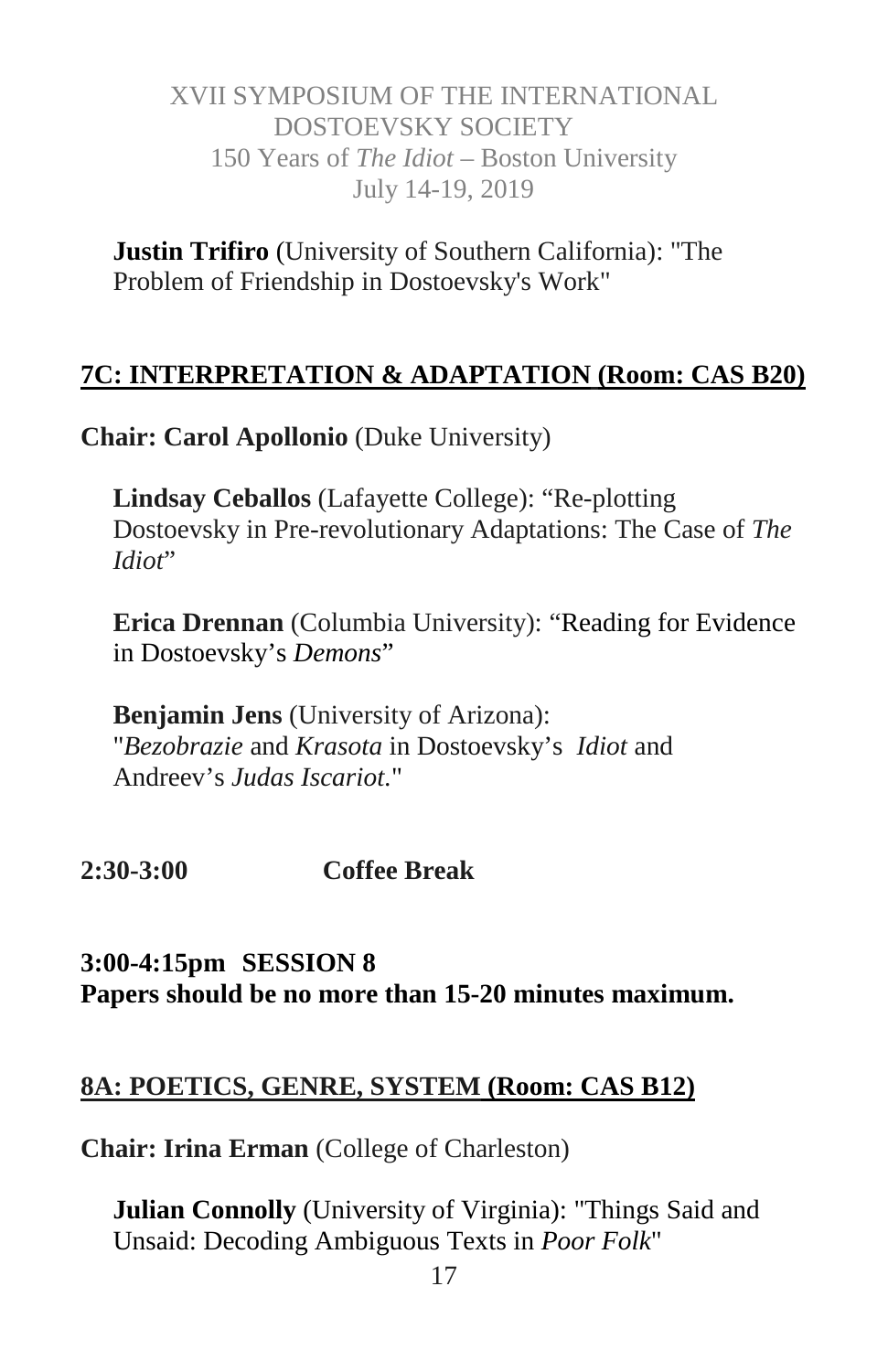**Greta Matzner-Gore** (University of Southern California): "Dostoevsky's Poetics of Improbability and the Ending of *Crime and Punishment*"

**Anna Berman** (McGill University): "Dostoevsky and the End of the Line: Resisting the Genealogical Imperative"

# **8B: DOSTOEVSKY'S READERS (Room: CAS B18)**

**Chair: Sergei Kibal'nik** (St. Petersburg State University)

**Anna Reznichenko** (Russian State University for the Humanities): "Русские философы читают Достоевского: символ заходящего солнца в романе «Идиот» в интерпретации русских религиозных философов (П.А. Флоренский, С.Н. Дурылин, А.Ф. Лосев и другие)"

**Olga Bogdanova** (Институт мировой литературы им. А.М. Горького Российской академии наук): "'Дачный топос' в романе Ф.М. Достоевского 'Идиот' и в литературе Серебряного века" (Доклад подготовлен в ИМЛИ РАН за счет гранта Российского научного фонда [проект № 18-18- 00129])

**Elena Murenina** (East Carolina University): "'Идиот' Достоевского 150 лет спустя: 'опыты прочтения'0. романа на современной сцене"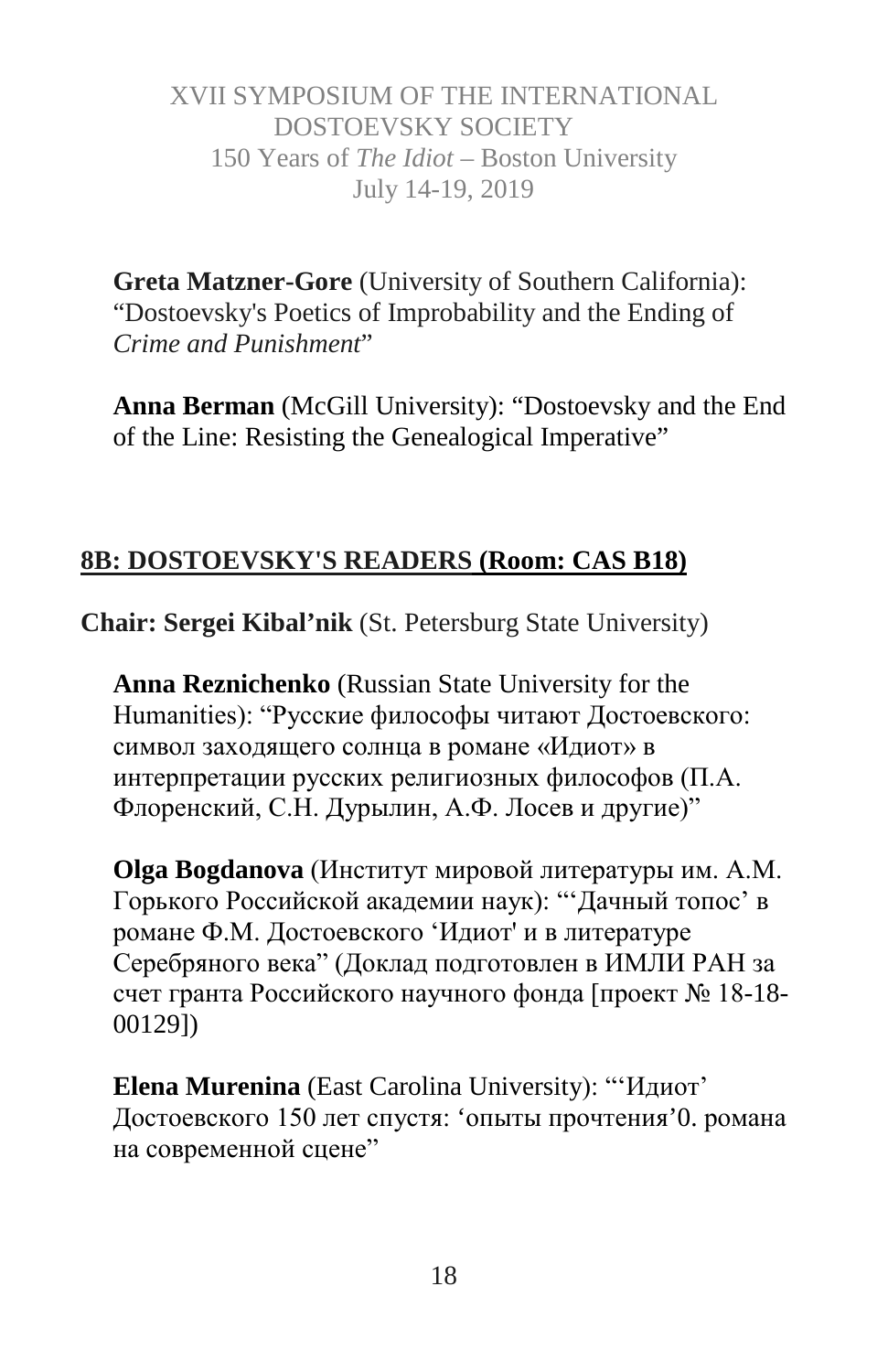#### **8C: ON SCREEN (Room: CAS B20)**

**Chair: Alexander Burry** (Ohio State University)

**Tamara Djermanovic** (Universitat Pompeu Fabra, Barcelona): "Tarkovsky and Dostoevsky's *Idiot*"

**Anna Zielinska-Elliott** (Boston University): "Wajda's and Tamasaburo's Nastasya - An Intersemiotic Translation"

**Liudmila Saraskina** (Государственный институт искусствознания): "Роман «Идиот» в сценических и экранных воплощениях: история, принципы, мировая практика"

**4:30-5:30pm Book Presentations in Reception Area Presentations should be no more than 4 minutes per book or 6 minutes per speaker.**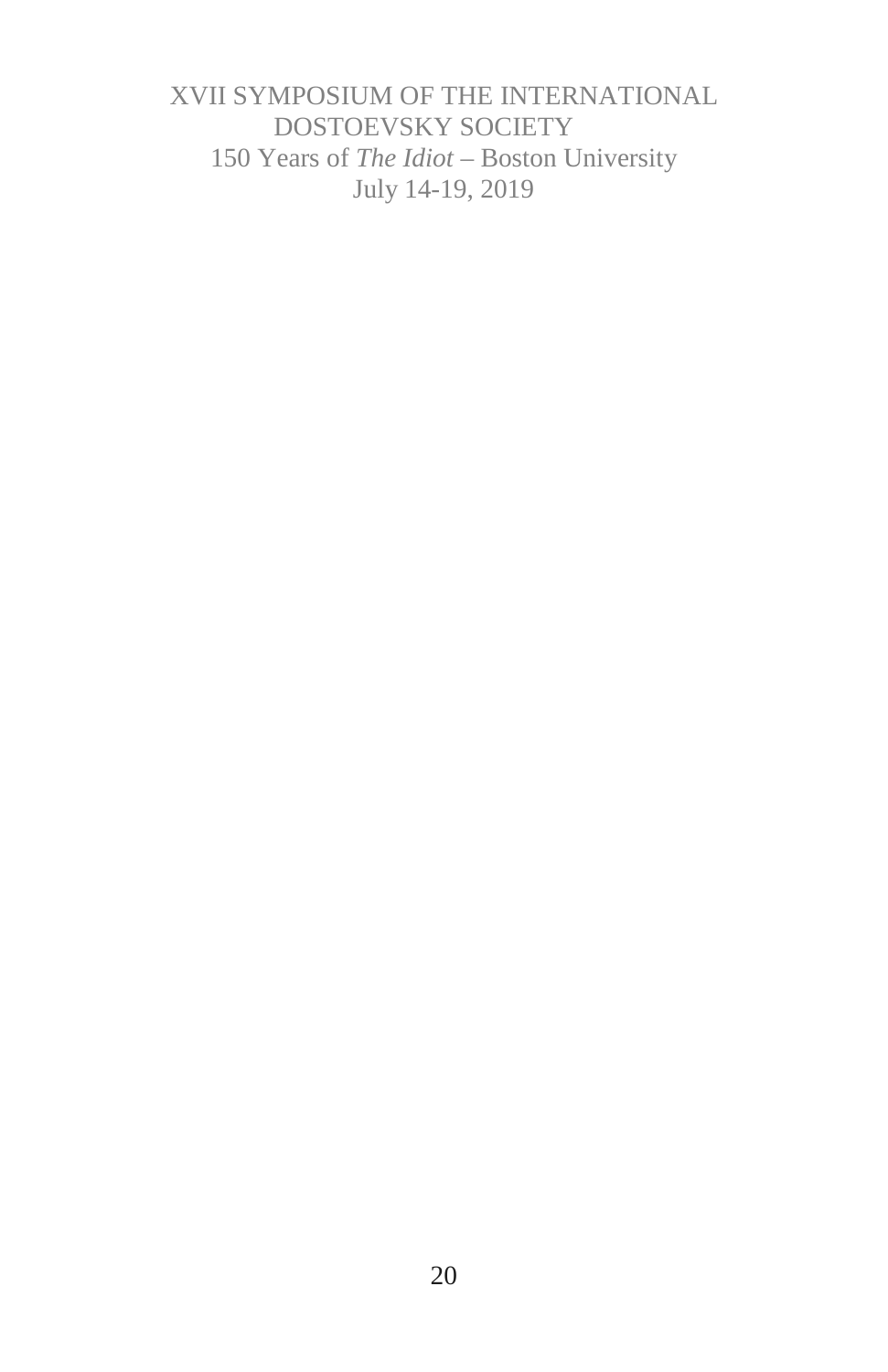# **Friday, July 19**

- **8:45-9:30am Light breakfast**
- **9:30-11:30am Plenary Session: Dostoevsky and the Digital Humanities Chair: Carol Apollonio Room: CAS 522**

**Keynote: Benami Barros Garcia** (University of Granada, Spain)**: "Visualizing Dostoevsky's Language"**

**Keynote: Vladimir Zakharov** (Russian Foundation for Basic Research)**: "Проблемы и перспективы развития проекта Digital Dostoevsky"**

**11:30-1pm Lunch**

**1:00-2:15pm SESSION 9 Papers should be no more than 15-20 minutes maximum.**

#### **9A: LITERARY DIALOGUES WITH DOSTOEVSKY I (Room: CAS B12)**

**Chair: Yuri Corrigan** (Boston University)

**Ellen Chances** (Princeton University): "David Foster Wallace and Dostoevsky: On Parallel Tracks?"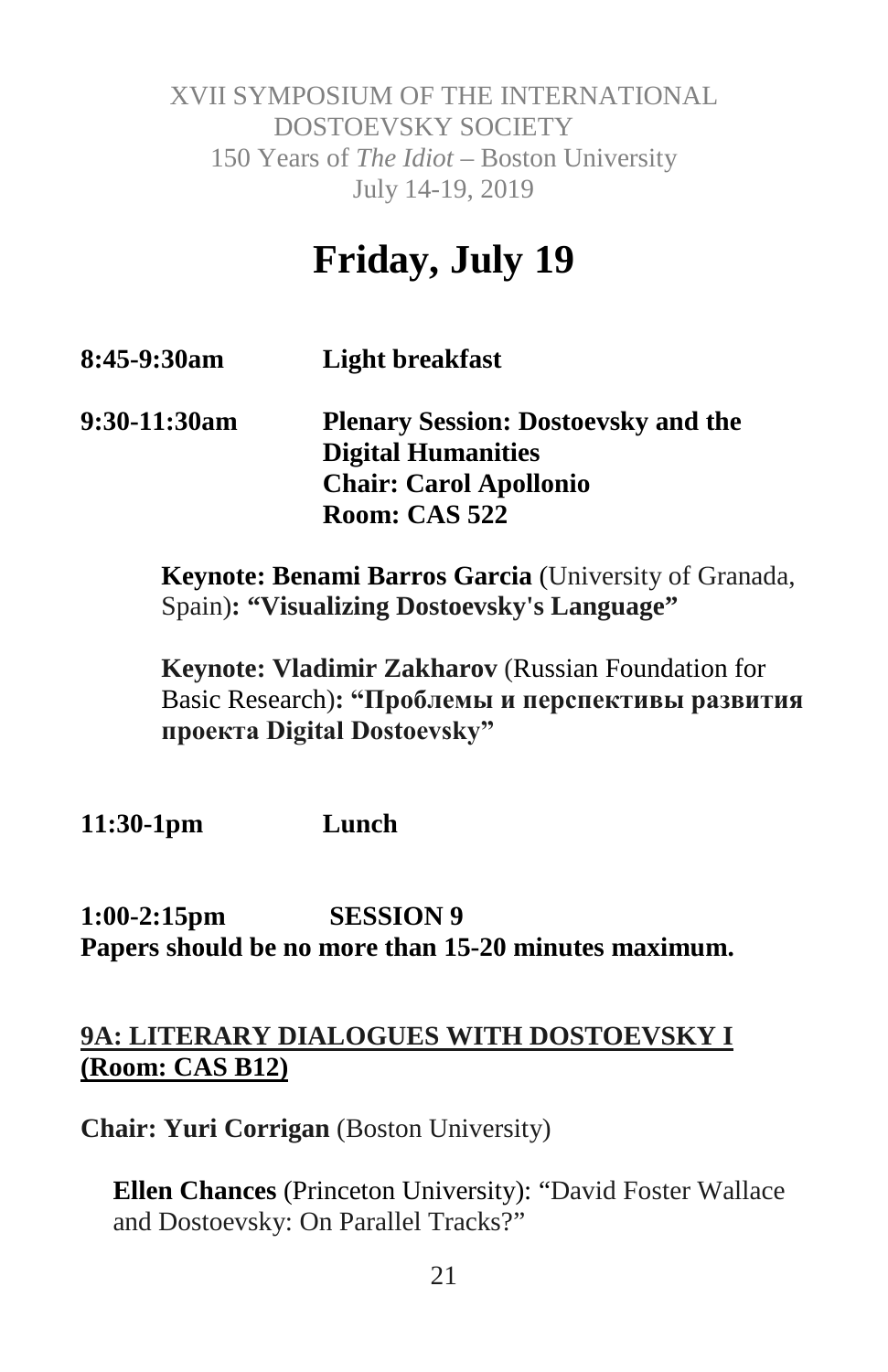**Michael Bowden** (University of Leeds): "Totality and *Infinite Jest*: A Levinasian search for contemporary ethics in *The Brothers Karamazov*"

**Henrik Christensen** (Stockholm University): "Dostoevsky and the Biographical Novel: Creating Symbolic Truths in Leonid Tsypkin's *Summer in Baden-Baden* (1981), J. M. Coetzee's *The Master of Petersburg* (1994), and Lara Vapnyar's *Memoirs of a Muse* (2007)"

# **9B:** *THE IDIOT***: READINGS III (Room: CAS B18)**

**Chair: Evgenia Cherkasova** (Suffolk University)

**Elena Novikova** (National Research Тomsk State University): "Наполеон в романе Ф. М. Достоевского «Идиот»"

**Galina Fedianova** (Independent Scholar): "'Нигилист' князь Мышкин в контексте "русского счастья"

**Jordi Morillas** (University of Lübeck): Идиот у Достоевского и у Ницше. История непонимания

# **9C: DOSTOEVSKY AND THE OTHER (Room: CAS B20)**

**Chair: Maxim D. Shrayer** (Boston College)

**Cecilia Dilworth** (Stockholm University): "Metaphors in *House of the Dead* and the Discourse of Peasant Liberation"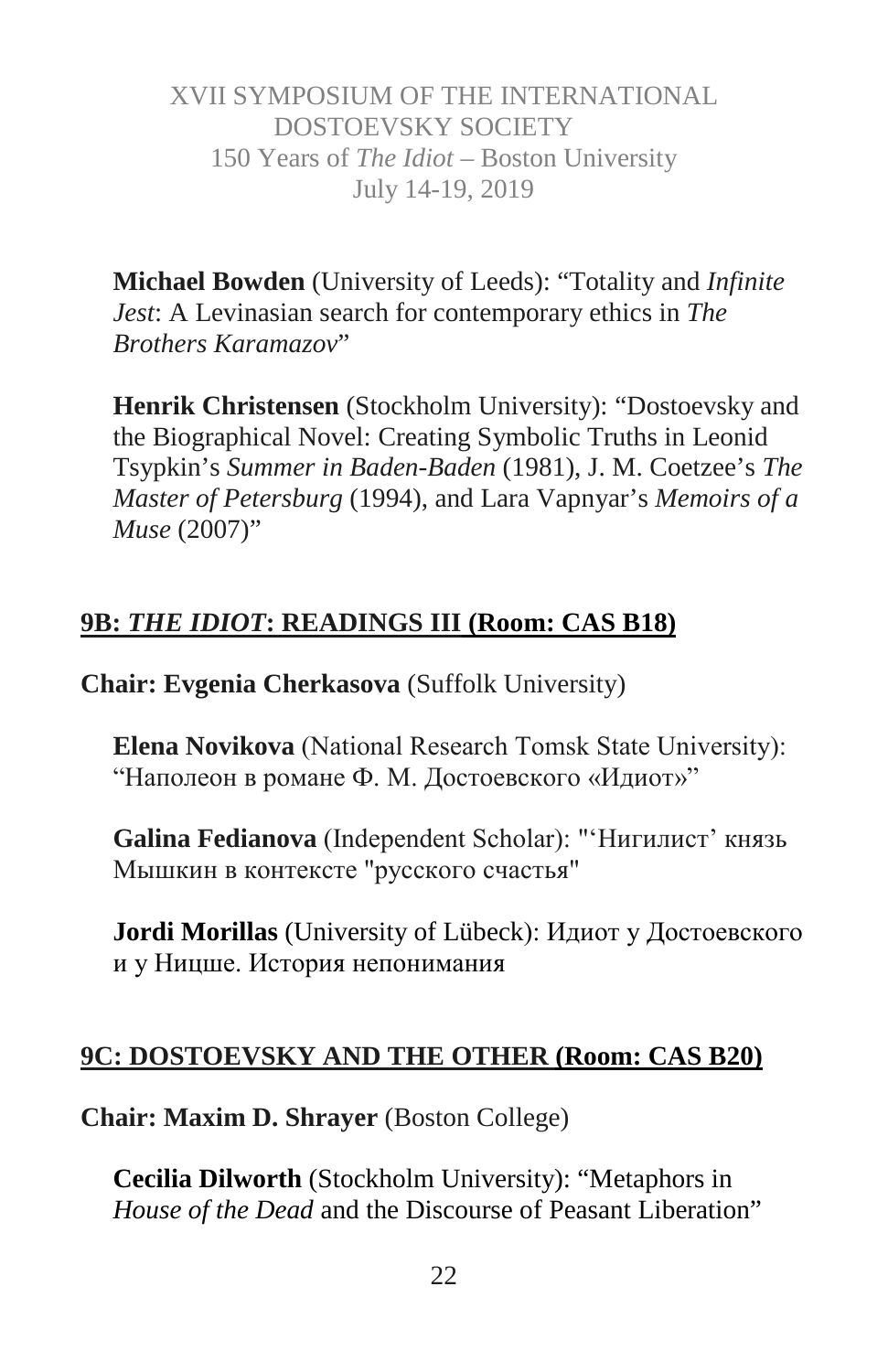**Lynn Patyk** (Dartmouth College): "Unmasking Patriarchy: Dostoevsky's Feminist Provocations"

**Zora Kadyrbekova** (McGill University): "A Donkey is a Kind and Useful Human Being"

# **2:30-3pm Coffee Break**

#### **3-4:30pm SESSION 10: Papers should be no more than 15- 20 minutes maximum.**

#### **10A: DOSTOEVSKY AND VISUAL ART (Room: CAS B12)**

**Chair: Brian Armstrong** (Augusta University)

**Amy Adams** (College of the Holy Cross): "Window on the West: Swiss Landscape in *The Idiot*"

**Riley Ossorgin** (Fordham University): "*Notes from the Dead House* as Dostoevsky's Polyphonic Response to Yakobi's Visual Monologism"

**Maia Stepenberg** (Dawson College): "The Dream of the Golden Age"

**Katya Jordan** (Brigham Young University): "'An Unrespectable Brotherhood': Photography and The Problem of Social Unity in *The Idiot*"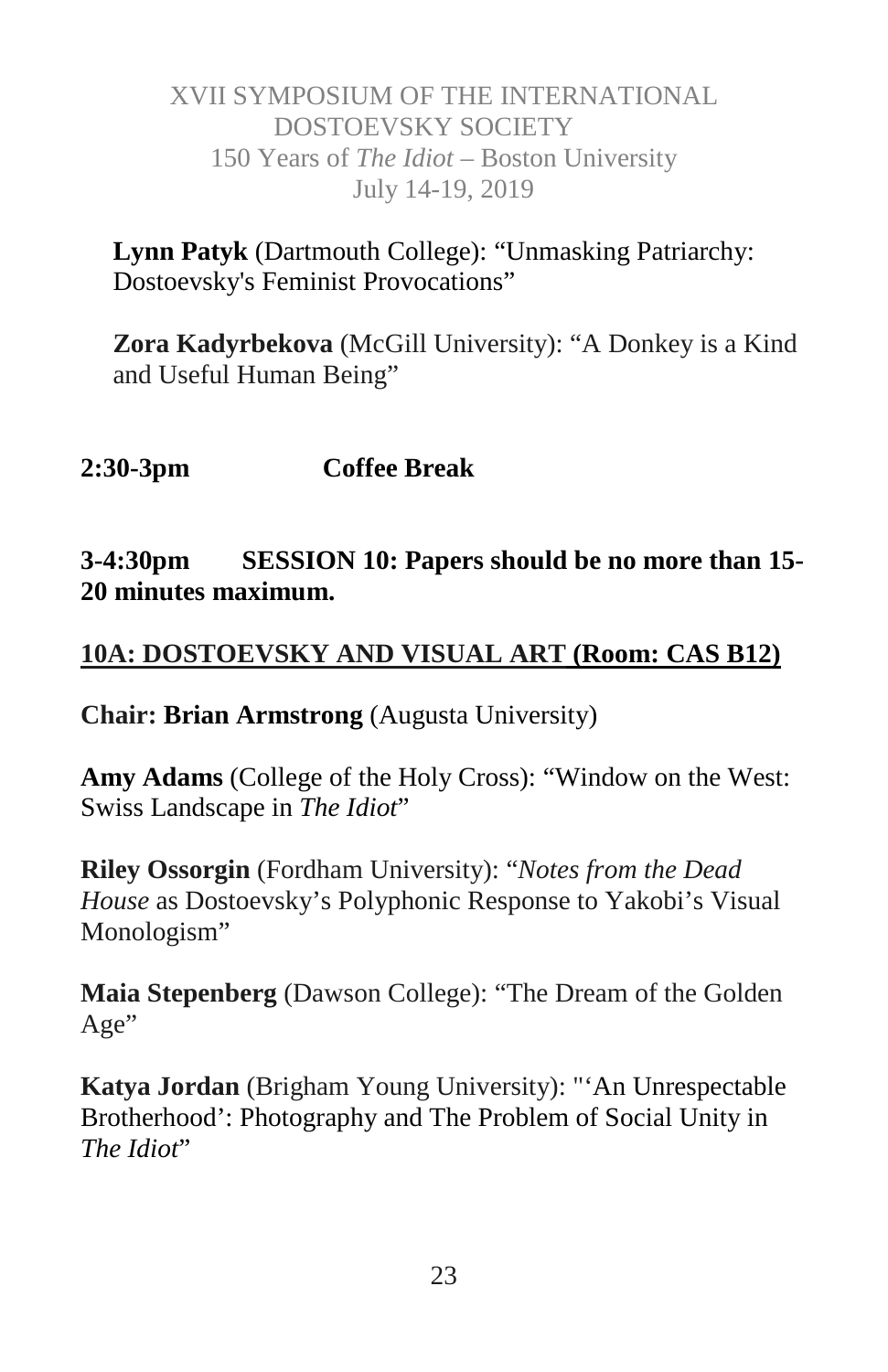# **10B: LITERARY DIALOGUES WITH DOSTOEVSKY II (Room: CAS B18)**

**Chair: Alejandro Gonzalez** (University of San Martin / University of Buenos Aires)

**Maria Candida Ghidini** (State University of Parma): "Литературная искренность. Дискуссия о Достоевском и о романе во Франции в конце 1920-х годов"

**Fatima Bianchi** (Universidade de São Paulo): "Грасилиано Рамос: «диалог» с Достоевским"

**Olga Sedelnikova** (Tomsk Polytechnic University): "Концепт «вера» в романе Ф.М. Достоевского «Бесы»"

# **10C: OBJECTS AND THINGS (Room: CAS B20)**

**Chair: Deborah A. Martinsen** (Columbia University)

**Melissa Frazier** (Sarah Lawrence College): "Dostoevskian Allegory and the Material World"

**Kai Yeung Fung** (The Hang Seng University of Hong Kong): "The Horror of the Machine, or the Necessity of Reading *The Idiot* from the Outside"

**Bilal Siddiqi** (University College London): "Materiality in *The Idiot* and *Brothers Karamazov*"

**Tom Roberts** (Smith College): Lukacs, "The Idiot", and the Dostoevskian Totality of Objects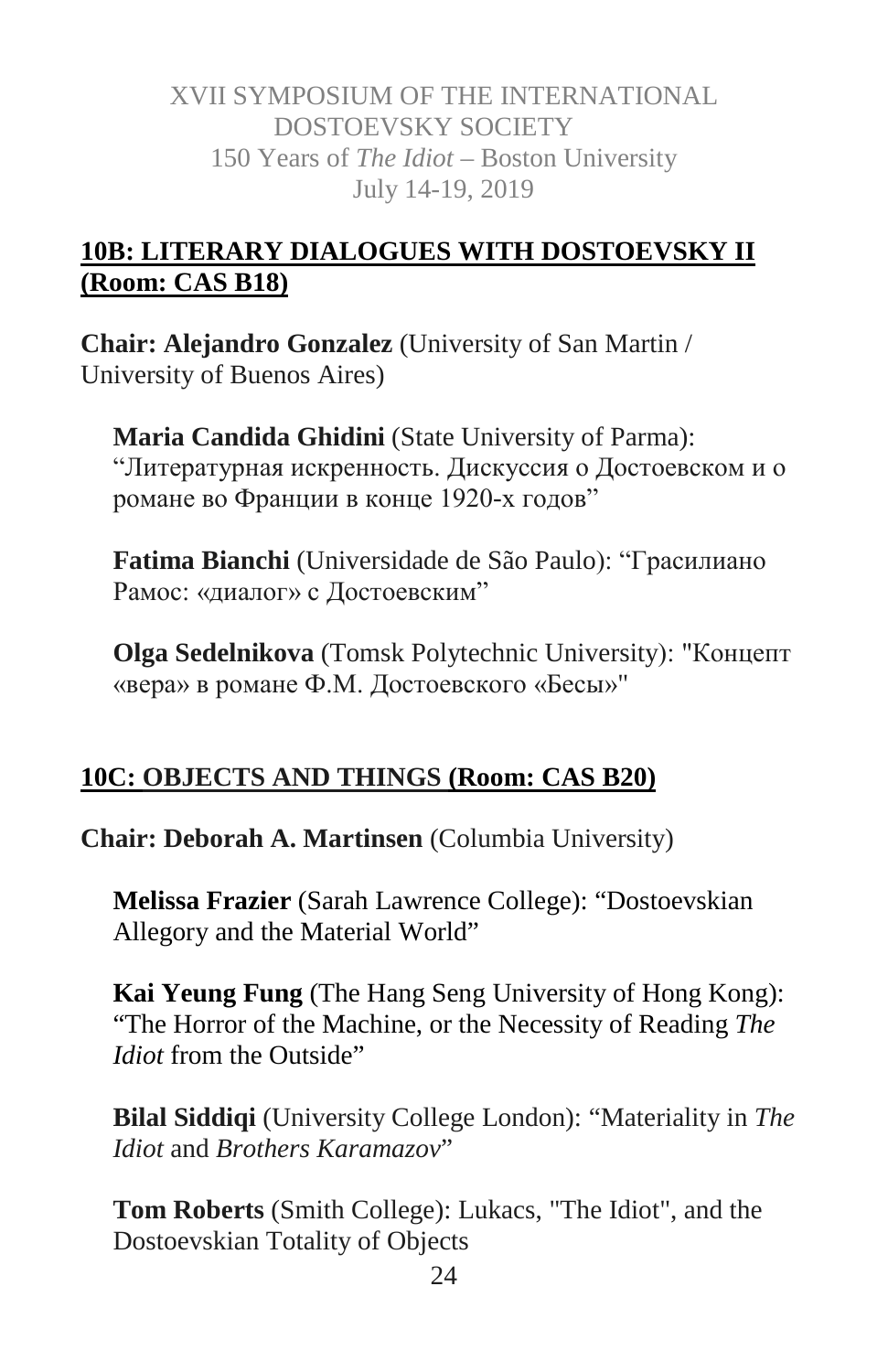**6-10pm CLOSING BANQUET Top of the Hub** Restaurant and Lounge 800 Boylston Street Prudential Tower Floor 52

#### **During cocktail hour, Prof. Robert Allison of Suffolk University will deliver an informal talk (in English) on Boston's literary history.**

**5:25pm** Meet at Metro Station: BOSTON UNIVERSITY CENTRAL

#### **The Program Committee of the XVII International Dostoevsky Symposium**

Yuri Corrigan (Boston University) Carol Apollonio (Duke University) Brian Armstrong (Augusta University) Evgenia Cherkasova (Suffolk University) Svetlana Evdokimova, (Brown University) Deborah A. Martinsen (Columbia University) William Mills Todd III (Harvard University)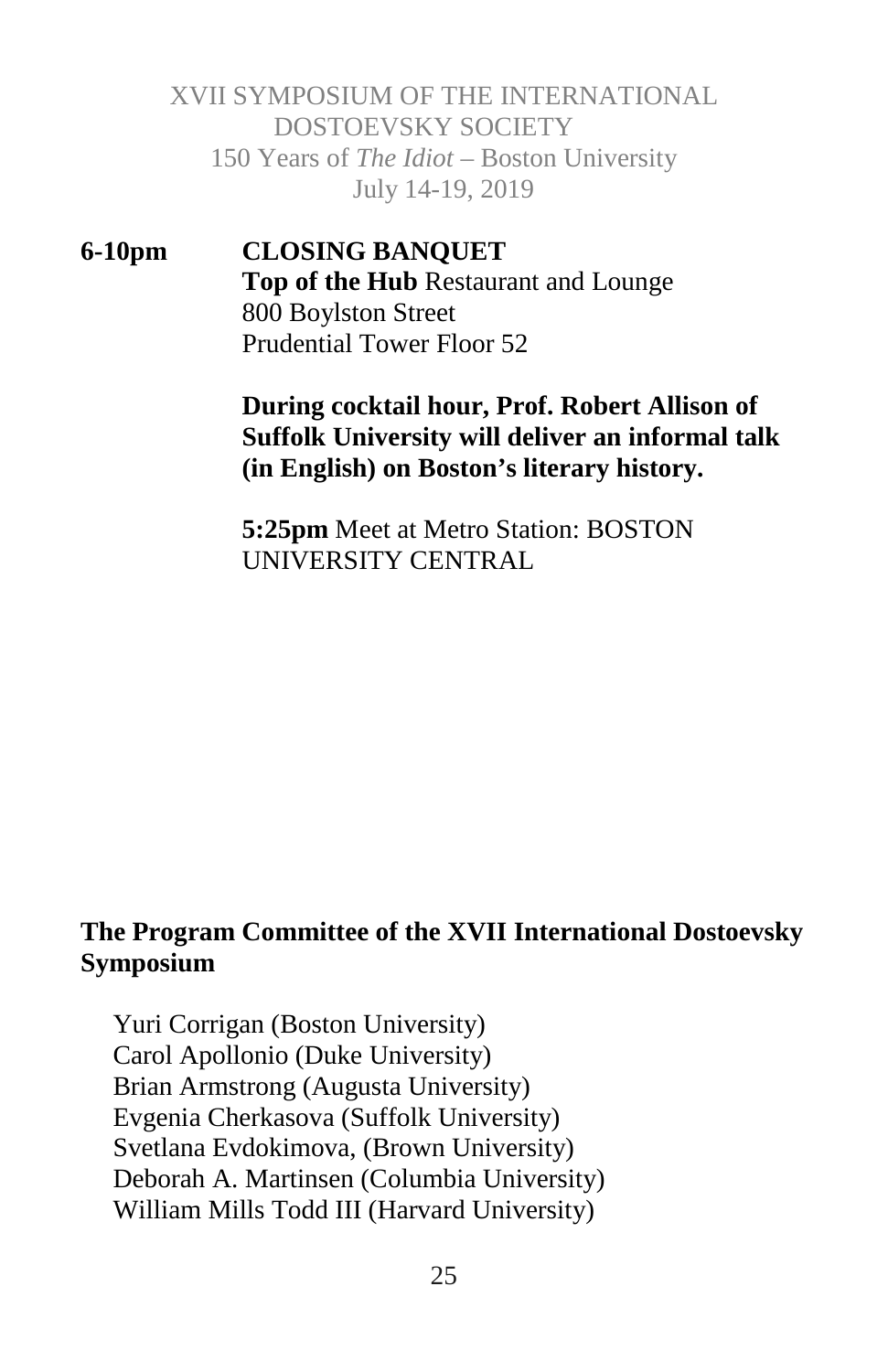# **would like to express its sincere gratitude to the following generous sponsors**:

- Boston University (BU) Dept. of World Languages and **Literatures**
- BU Center for the Humanities
- BU Center for the Study of Europe
- BU Dept. of Philosophy
- BU Office of the Provost for Research
- BU College of Arts and Sciences Dean's Office
- Harvard University Davis Center
- Harvard University Mahindra Center
- Harvard University Dept. of Comparative Literature
- Harvard University Dept. of Slavic Languages and Literatures
- Dr. Michael P. Pacin and Dr. Amy D. Ronner
- Dr. Jonathan Paine
- Brown University Dept. of Slavic Studies
- Wellesley College Dept. of Russian
- Suffolk University College of Arts and Sciences
- Harriman Institute, Columbia University
- Brandeis University College of Arts and Science
- Morrissey College of Arts & Sciences, Boston College
- Augusta University
- College of the Holy Cross
- The International Dostoevsky Society
- The North American Dostoevsky Society
- The Museum of Russian Icons (Clinton, MA)
- Ballets Russes Arts Initiative (Boston)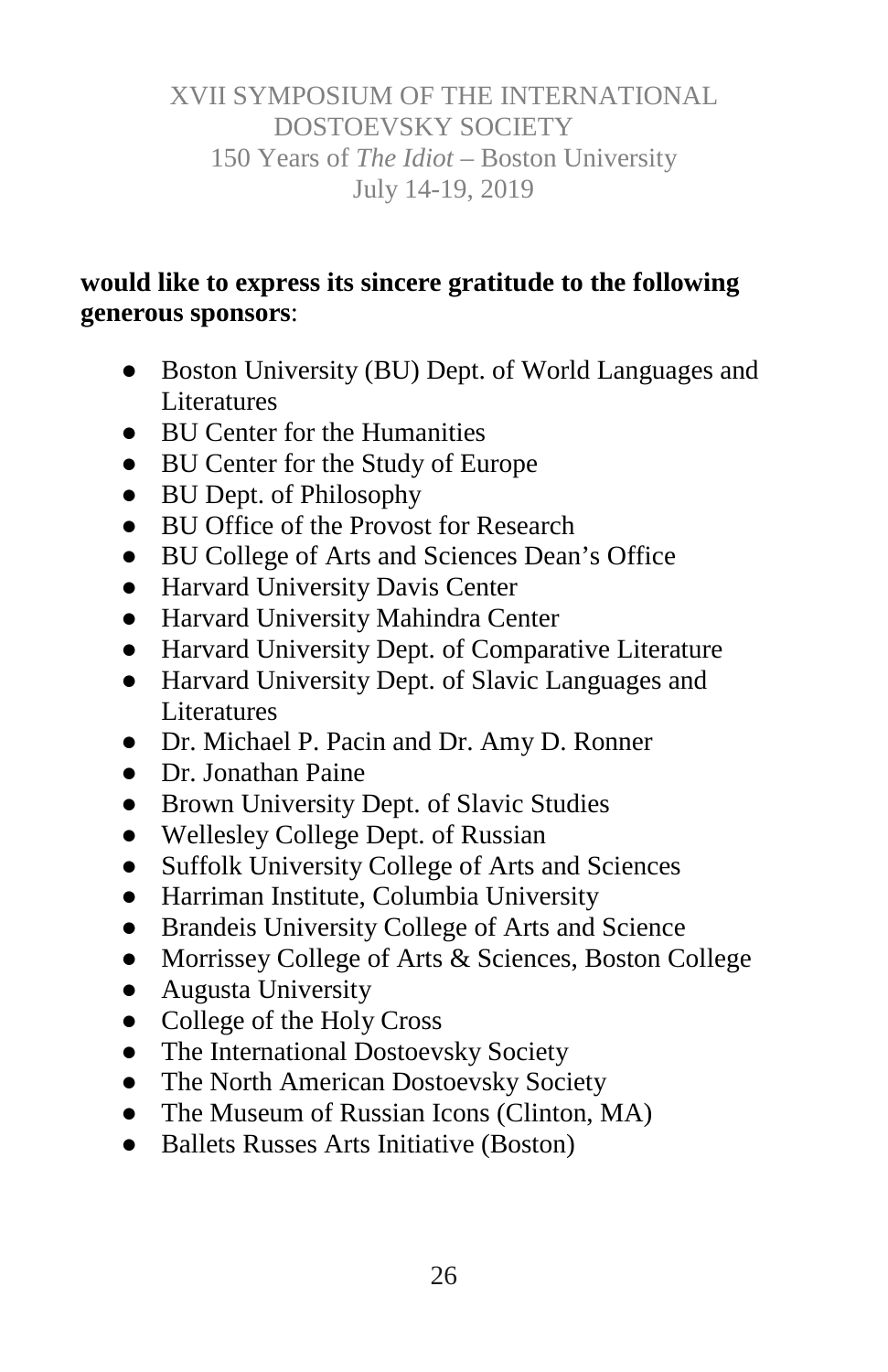# MUSEUM OF RUSSIAN ICONS



The Museum of Russian Icons inspires the appreciation and study of Russian culture by collecting and exhibiting one of the world's largest collections of Russian icons

# Welcome Dostoevsky<br>Symposium attendees

Present your name badge for free admission to the Museum of Russian Icons

203 Union Street, Clinton, MA 01510 | museumofrussianicons.org